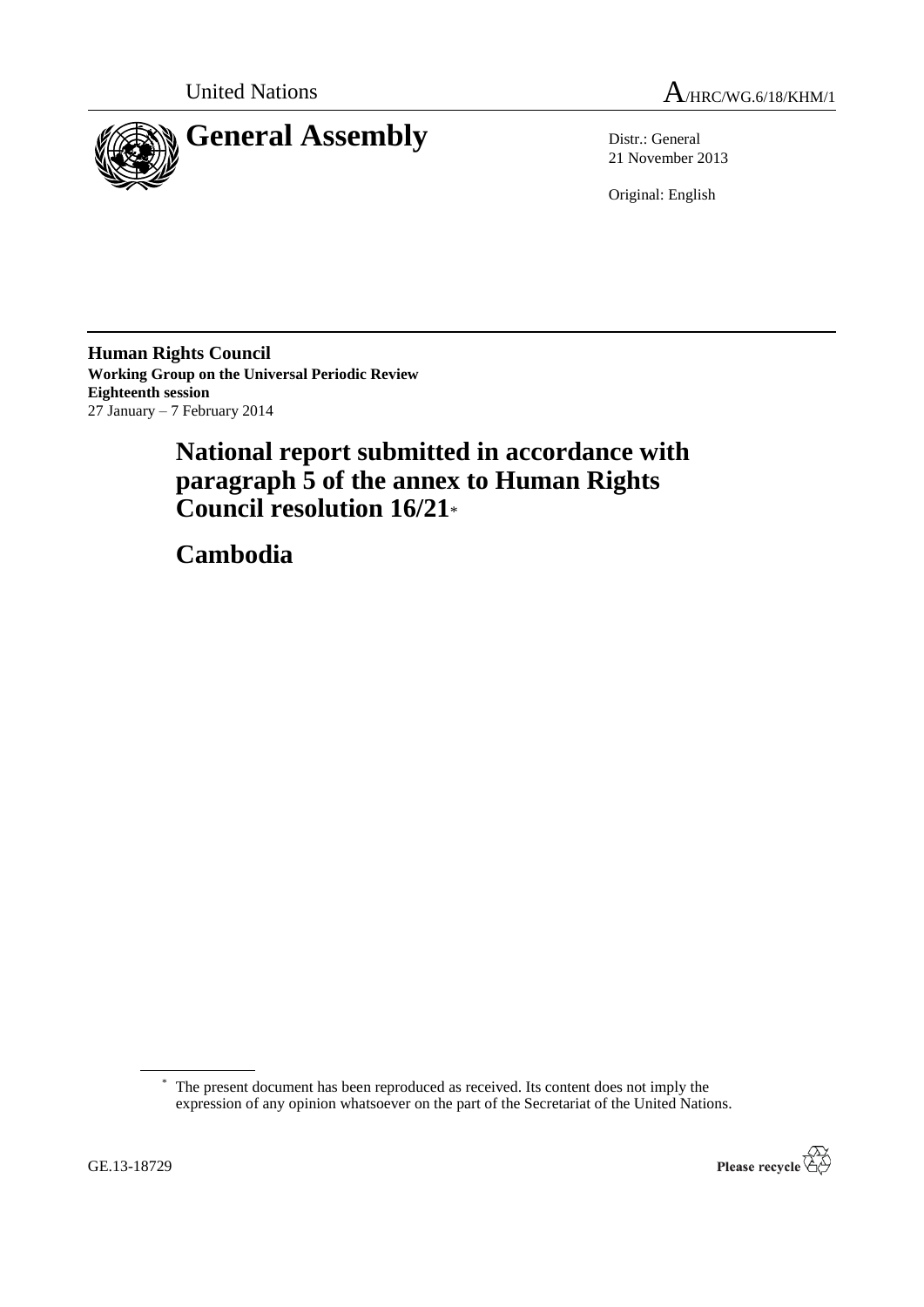# **I. Introduction**

1. The Human Rights Council has adopted and released 91 recommendations for Cambodia during the first review of the UPR Report, all of which were accepted by Cambodia. To reiterate the continued commitments of Cambodia to promote and protect human rights at national, regional and international levels, the Kingdom of Cambodia has prepared and adopted its second Universal Periodical Review Report (UPR Report) for its submission to the Human Rights Council in 2014, after the first UPR report has been reviewed in 2009.

2. The second Report reveals the continued development in the efforts of the Royal Government of Cambodia (RGC) at improving human rights at national and local levels and addressing the challenges ahead toward further achievement of human rights.

3. This Report is the achievement of the cooperation between ministries and agencies concerned and provincial administrations. The process of the preparation of the Report was facilitated by the Cambodian Human Rights Committee. This Report also incorporated the contributions from the civil society and other relevant stakeholders. The RGC has organized previous open meetings to disseminate information on the result of UPR in many parts of Cambodia along with participation of all relevant ministries/institutions, civil society including NGOs and other stakeholders. The process of national consultations for the preparation of the UPR Report took place on seven sessions from 2010 to 2013.

# **II. Follow-up to the implementation of UPR recommendations**

4. Cambodia attaches high importance to the UPR process as an important and innovative mechanism of the Human Rights Council to promote and protect human rights worldwide, without exception. In this regard, Cambodia has accepted all recommendations of the Human Rights Council during its first Review in 2009. Since the First UPR Cycle, Cambodia has made progress in implementation of the UPR recommendations which can be illustrated in the following areas.

### **A. General aspects**

### **1. Ratification and accession to the international instruments**

5. The Kingdom of Cambodia has ratified or acceded to the following human rights instruments:

- Convention on the Rights of Persons with Disabilities (CRPD) on 7 August 2012;
- Optional protocols of the Convention on the Elimination of all forms of Discrimination Against Women (CEDAW) on 13 October 2010;
- International Convention for the Protection of Persons from Enforced disappearance (ICCCED) on 27 June 2013.

6. The following instruments are being under careful examination and consideration for their accession:

- Two Optional Protocols of the International Covenant on Civil and Political Rights (ICCPR);
- Optional Protocol of the International Covenant on Economic, Social and Cultural (ICESC) Rights;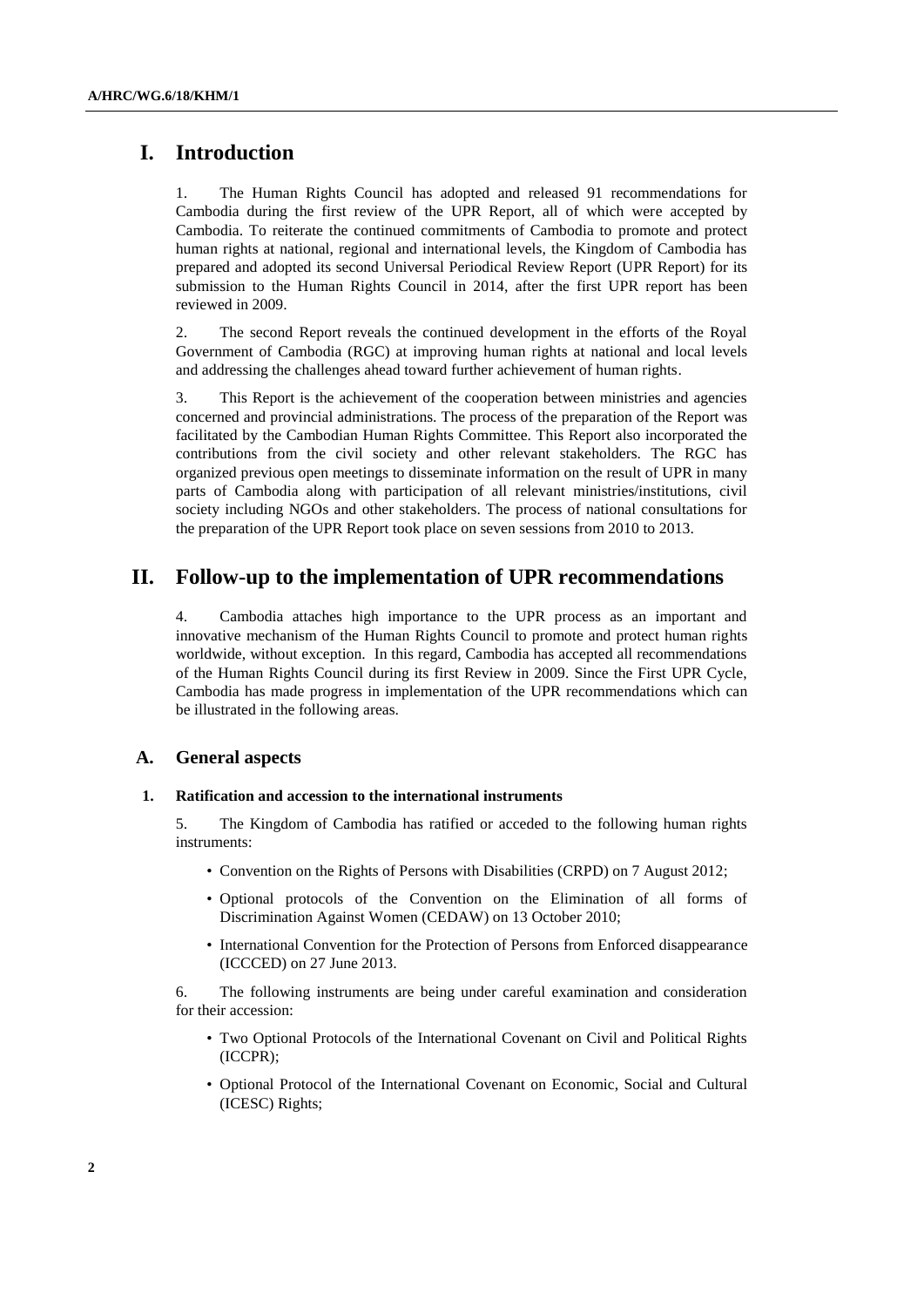• Optional Protocol of the Convention on the Rights of Persons with Disabilities (CRPD).

7. The Royal Government of Cambodia has been implementing the content of the Convention on the Rights of Persons with Disabilities through the enforcement of the national legislation such as the Law on the Protection and Promotion of the Rights of Persons with Disabilities. The law promotes the rights and dignity of persons with disabilities to be respected. It prohibits the discrimination against persons with disabilities, provides equal opportunities to persons with disability in livelihood, employment, income generation, access to education, health and social services, promote their involvement in political activities, social development and accessibility for persons with disabilities. This law also defines the obligations of state institutions, private sector and NGOs to obtain and use the potentials of persons with disabilities and encourages all development partners to bring persons with disability into the mainstream and integrate them into the development projects. Meanwhile, the Royal Government has adopted and issued a number of regulations to promote persons with disabilities, which include among others:

- Sub-Decree No. 216 ANKr.BK on the Preparation and Functioning of the Disability Action Council dated 02 May 2013;
- Sub-Decree No. 108 ANKr.BK on the Determination of Quota and Formality of Recruiting Persons with Disabilities to Work dated 30 August 2010:
- Sub-Decree No. 118 ANKr.BK on the Preparation and Functioning of People with Disabilities Foundation dated 13 September 2010.

8. The National Strategic Development Plan, policies and programs related to the people with disability have also been enforced in the agenda of all relevant institutions and authorities at all levels.

### **2. Establishment of national human rights institution**

9. The Royal Government attaches high importance to all aspects of life in human rights. In this sense, the Rectangular Strategy of the Royal Government has embodied and reflected an extensive view in respect to the promotion of the rights and dignity of Cambodian people. From 26 to 27 of September 2006, the Royal Government of Cambodia represented by the Cambodian Human Rights Committee (CHRC) in collaboration with the Working Group for ASEAN human rights mechanism organized a National Conference on the Establishment of a National Human Rights Institution based on the Paris Principles. The Conference was presided over by Samdech Akka Moha Sena Padei Techo **Hun Sen**, Prime Minister of the Kingdom of Cambodia, in Siem Reap province with the participation of experienced speakers from Thailand, Malaysia, Indonesia and the Philippines. In line with that, the multi-sectoral Working Group of the Royal Government and civil society have released a press release on 7 March 2007 to assign civil society working group to draft a law on the establishment of this national human rights institution.

10. On 29 October 2008, the Royal Government working group, chaired by **H.E. Mr. Om Yintieng**, had the first meeting with the working group of civil society to organize a technical team to facilitate the drafting of the national law on human rights. On 6 March 2009, the two technical working groups convened a meeting to discuss the draft law on the establishment of this independent institution. There were several meetings that have been convened (on five occasions).

11. On 6 and 7 February 2010, the two technical working groups finalized their discussion of the outcome of the draft law. On 23–27 May 2010, the two technical working groups conducted a study visit to the Philippines. Furthermore, from 2011 up to now, the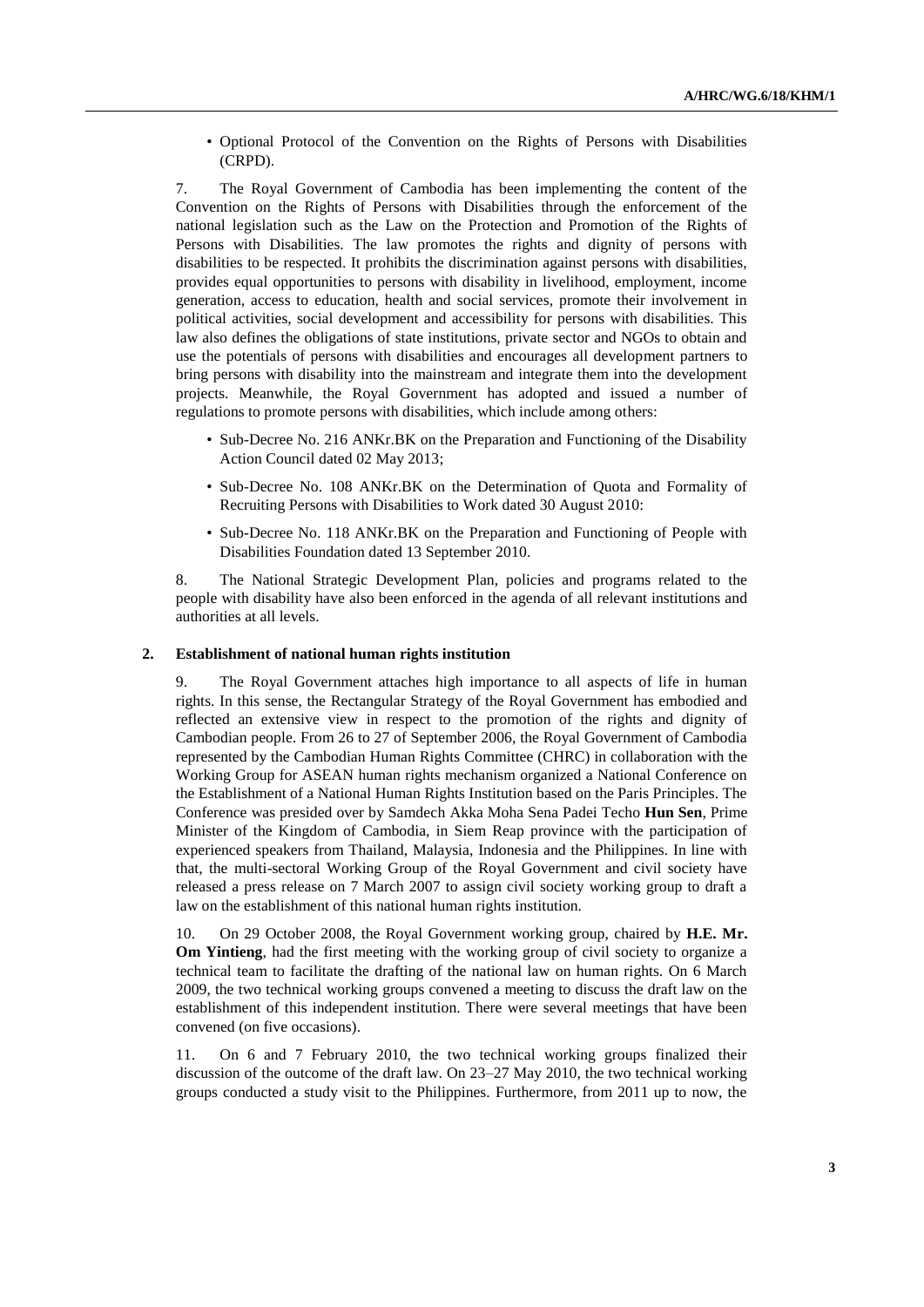said working group of civil society is in the process of conducting dissemination to the public for their awareness and comments on the said project.

### **3. Submission of the national reports under the UN human rights treaties bodies**

12. In pursuance to the provisions of the international covenants and conventions on human rights ratified by the Kingdom of Cambodia, the Royal Government has made constant efforts to fulfill its obligation in submitting the national reports on the implementation of the relevant instruments to the relevant United Nations (UN) Treaty Bodies as it is due to. The Royal Government of Cambodia has made progress in submitting the following relevant legal instruments to their Treaty Bodies: The Committee on Economic, Social and Cultural Rights (its first report was submitted on 10 November 2008; and the second report is currently being drafted in 2013), the Committee on Civil and Political Rights, (first report: on 23 December 1998 and the second report submitted to the United Nations in September 2012), the Committee on the Elimination of Racial Discrimination, (the reports were submitted to the United Nations twice: first, on 5 May 1997, and second, on 16 May 2010), the UN Committee against Torture (its first report : on 17 January 2003, and second report: on 2 February 2010), the Committee on the Elimination of all Forms of Discrimination Against Women ( it has submitted twice: first, on 30 January 2004, and, second in May 2010), the Committee on the Rights of the Child, (twice: first report , on 24 June 2004, and, second report on 3 June 2011).

13. In total, the Kingdom of Cambodia has made great efforts within its capacity in fulfilling its obligations under the international instruments on human rights by clearing up through submission of all due reports to the relevant United Nations Treaty Bodies.

### **4. Standing extension of invitation to the mandate holders**

14. Concerning the regular extension of invitation of mandate holders of human rights, Cambodia has cooperated over two decades with the Special Representatives of the Secretary General of the UN and Special Rapporteurs on Human Rights. At present Professor Mr. Surya P. Subedi, is still continuing his work as Special Rapporteur on Human Rights in Cambodia following the renewal of his mandate for the year 2013–2015. He conducts regular visits to Cambodia (twice a year) to work with the country on the issues of advisory services and technical cooperation on human rights. Cambodia will take a practical approach in further considering the extension of other mandates holders on thematic issue in the future.

#### **5. Other cooperations and partnerships**

15. Apart from the Human Rights Office and other related agencies dealing with human rights, the Royal Government has made numerous achievements in strengthening partnership with all development partners/actors, including with private sector and civil society based on global principles and commitments that would ensure government ownership and accountability toward national development, good governance, including human rights issues.<sup>1</sup>

### **B. Land rights**

16. The Royal Government of Cambodia has made great efforts in setting up and adopting numerous policies, laws and regulations in line with the existing international instruments in land sector, in order to respond to the needs of the people and society as a whole, especially to ensure that the basic rights of the people shall be protected under the Constitution of the Kingdom of Cambodia. The main objective is aimed at addressing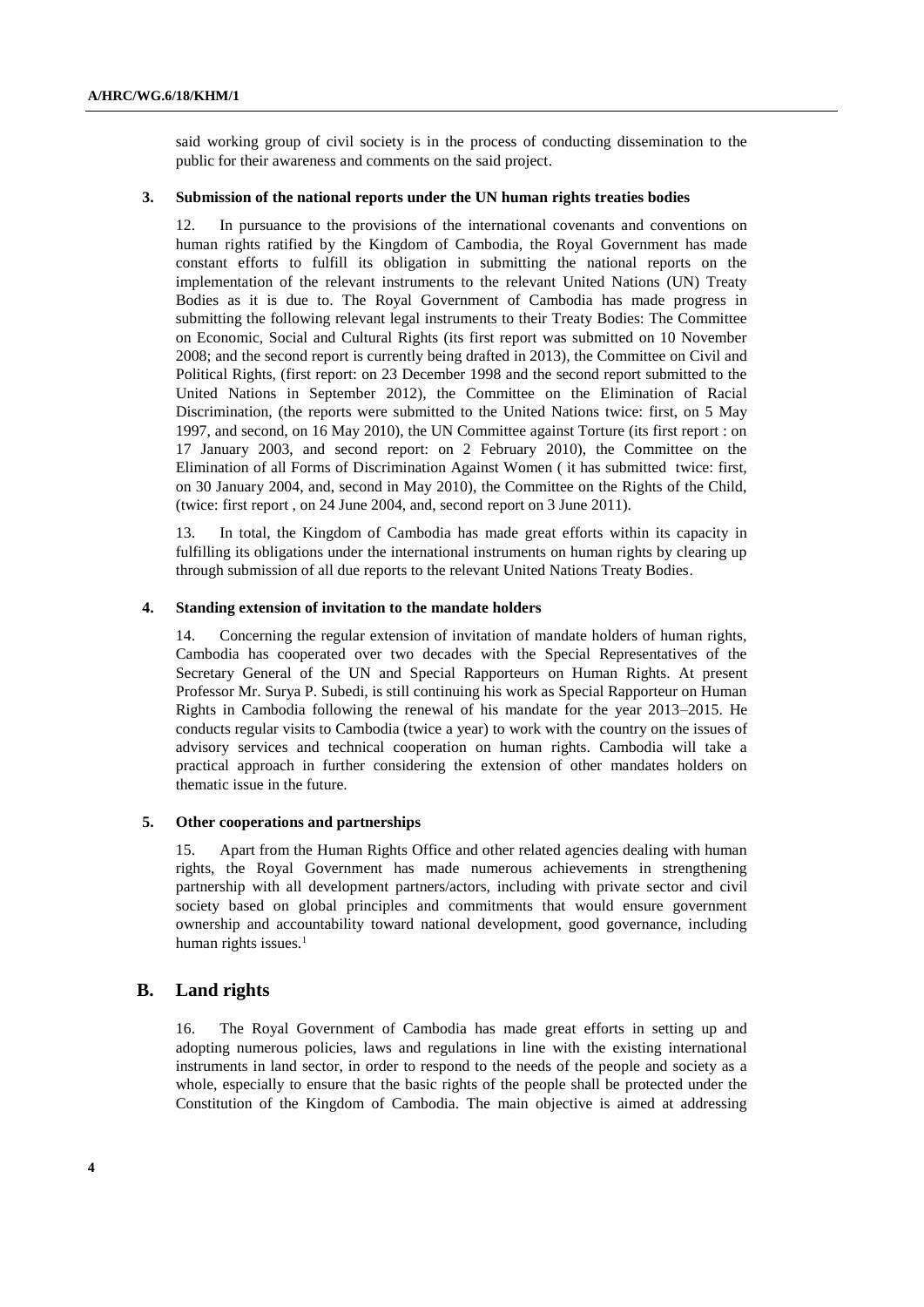poverty, ensuring equitable, transparent, sustainable and effective land management with fair distribution and use of land.

17. The RGC has implemented the policy and regulatory framework currently in force to address all dimensions of land issues associated with political, economic, social, environmental and cultural aspects along with wide participation and consultation from all relevant stakeholders, (including international organizations, civil society and people at the community levels).

18. Since 2001, the Royal Government has made great efforts in adopting the policy and regulatory framework within the context of the Land Law of 2001, and under the existing Civil Code and the Code of Civil Procedure to ensure the safety of land occupation, especially legal ownership of the people, based on the principles of human rights (especially in the context of the economic, social and cultural rights) consistent with free market and democracy as enshrined in the Constitution and relevant laws.

19. In response to this commitment, a great number of schemes have been set for implementation with technical and financial supports from all relevant stakeholders (national and local institutions including development partners, civil society and local community people). This transparent and open approach of cooperation and partnership to promote a systematic and non-systematic land registration would ensure that property rights, and land rights (and/or housing rights), be guaranteed by the Constitution (Art. 44) and the Land Law of 2001.

20. The Constitution and Law provide guarantees with proper and fair compensation for the implementation of all development projects which may affect the legal rights of the people. The Law on Expropriation promulgated on 26 February 2010 provides a policy with a detailed guidance on the implementation in a transparent, participatory and equitable manner to ensure that proper and fair compensation be implemented based on legal procedure.

21. With regard to illegal land occupants, the Royal Government of Cambodia, however, continues to implement the law in a flexible manner by adhering to the basic principles of the United Nations Instrument on Housing Rights Program, especially for those groups of vulnerable and poor households that have been living and occupying state land illegally as stated in the Land Law and other regulations (such as the release of: Circular No. numbered 02 on Illegal Occupation of State Land dated 26 February 2007, and Circular No. numbered 03 on the Solution to Temporary Structure on State Land Illegally encroached in the Capital, Municipalities and Town Areas dated 31 May 2010).

22. The national policy on housing has been drafted; and it will be brought for further discussion and will be finalized in the future. The main objective of this guideline policy is to address and resolve the plights of the poor and most vulnerable groups. Those policies include: permission to stay temporarily, provision of possession rights, symbolic rental fee of the resettlement (as the state provides a replacement with a new and suitable location), development on the spot or compensation in monetary form or in-kind support at an appropriate extent…etc.;. All measures taken to address any solution requires the participation from the people at the community level as well as from relevant NGOs based on the respect for the principle of social and economic benefit of the people along with the assessment of environmental impact.

23. The eviction of people from their place of residence is not a policy of the Government. The instrument on housing rights and eviction of the United Nations also places emphasis on the issue of eviction. Forced eviction should only be applied in accordance with the United Nations instruments/documents. In this sense, the Royal Government temporarily recognizes the people's rights to illegal land occupation until they find a legal place of residence. The Royal Government of Cambodia abides by the UN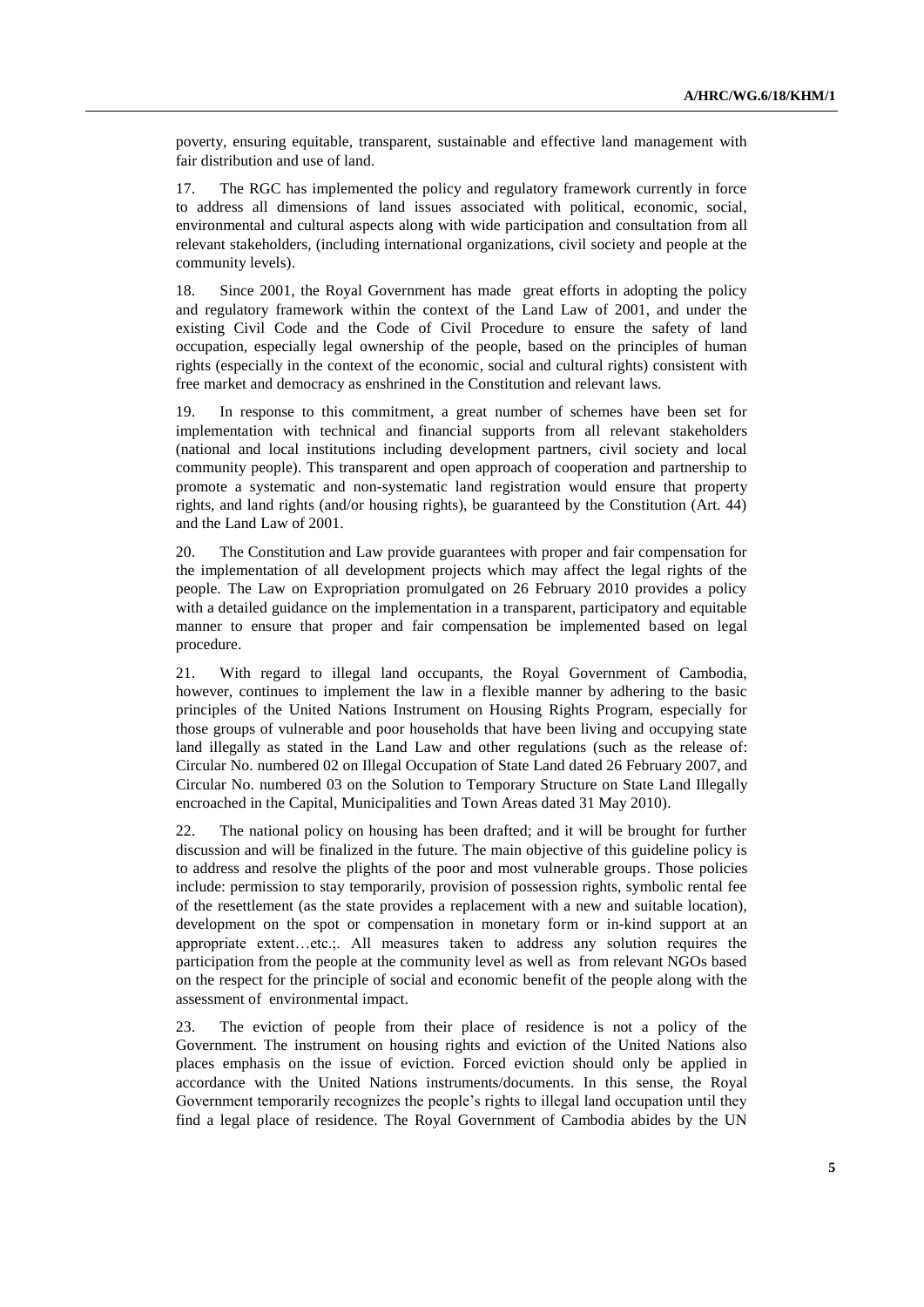relevant instruments and legal principles and guidelines, taking into account the concerns, interest, safety, security of the people including the environmental protection aspects.

24. In case of resettlement, it is true that the Royal Government has to set priority in developing a number of necessary infrastructures on the relocation site. If the relocation site is not properly developed, (and if it only happens temporarily), the Royal Government continues to provide financial and employment supports along with provision of physical infrastructure…etc. In the end, the people in settlement will enjoy the benefits and their rights of compensation as well as their rights of possessing a new relocation in a fair, beneficial and sustainable manner.

25. The historical campaign in the implementation of "Old Policy, New Action" on land sector which was introduced under the wise initiative of Samdech Akka Moha Sena Padei Techo **Hun Sen,** Prime Minister of the Kingdom of Cambodia, has been launched in the efforts to carry out the measurement program for distribution of land to the citizen of more than 380,000 titles out of the 640,000 plots announced and more than 680,000 plots already measured, equivalent to almost 1.1 million hectares.<sup>2</sup> According to the plan set forth, the Royal Government will continue its effort to register the land nationwide till 2018 to achieve 70% of the total plot across the country which ranges between 6 to 7 million plots. The result achieved so far has shown that, shortage of land, landlessness, and ambiguity in land occupation have practically been and are being addressed in parts and resolved successively with the aim at bringing more socio-economic growth in rural areas in the coming years.

### **C. Rule of law**

### **1. Legal and judicial reform**

26. The Royal Government has implemented legal and judicial reform strategies in an in-depth manner to ensure a stable and effective legal and judicial system, especially in compliance with international standard.<sup>3</sup>

27. In the 4<sup>th</sup> legislature of the National Assembly, the Royal Government of Cambodia has made further progress in the adoption of key laws including the Criminal Code, promulgated on 30 November 2009, Law on the Implementation of Civil Code, promulgated on 31 May 2011, and the Anti-corruption Law, promulgated on 17 April 2010.

28. As of 2013, the Kingdom of Cambodia has adopted 416 laws to promote, improve and strengthen the legal and institutional frameworks of various fields, in particular, in the area of the capacity, the independence and neutrality of the judicial institution and other related legal and institutional frameworks.

29. In the context of implementation, the Council of Ministers has adopted a number of Programs of Actions since 2003. The Royal Government has given high attention to the implementation of the legal and judicial reform strategies, with the participation of relevant stakeholders as an indispensable process of reform.

30. The Royal Government of Cambodia has made its firm commitment toward the continuation of implementation of its reform program in all sectors in a more in-depth manner, based on four principles – individual rights, liberal democracy and multi-party system and pluralism, clear-cut separation of power and the rule of law as enshrined in the Constitution. Through the Council for Legal and Judicial Reform, the Program of Action for Legal and Judicial Reform is being further studied and updated.

31. The Legal and Judicial Reform Strategy is developed on the basis of four key visions, one of which is to promote the individual rights as embodied in the Constitution and by bringing it into conformity with international principles. In line with this, the RGC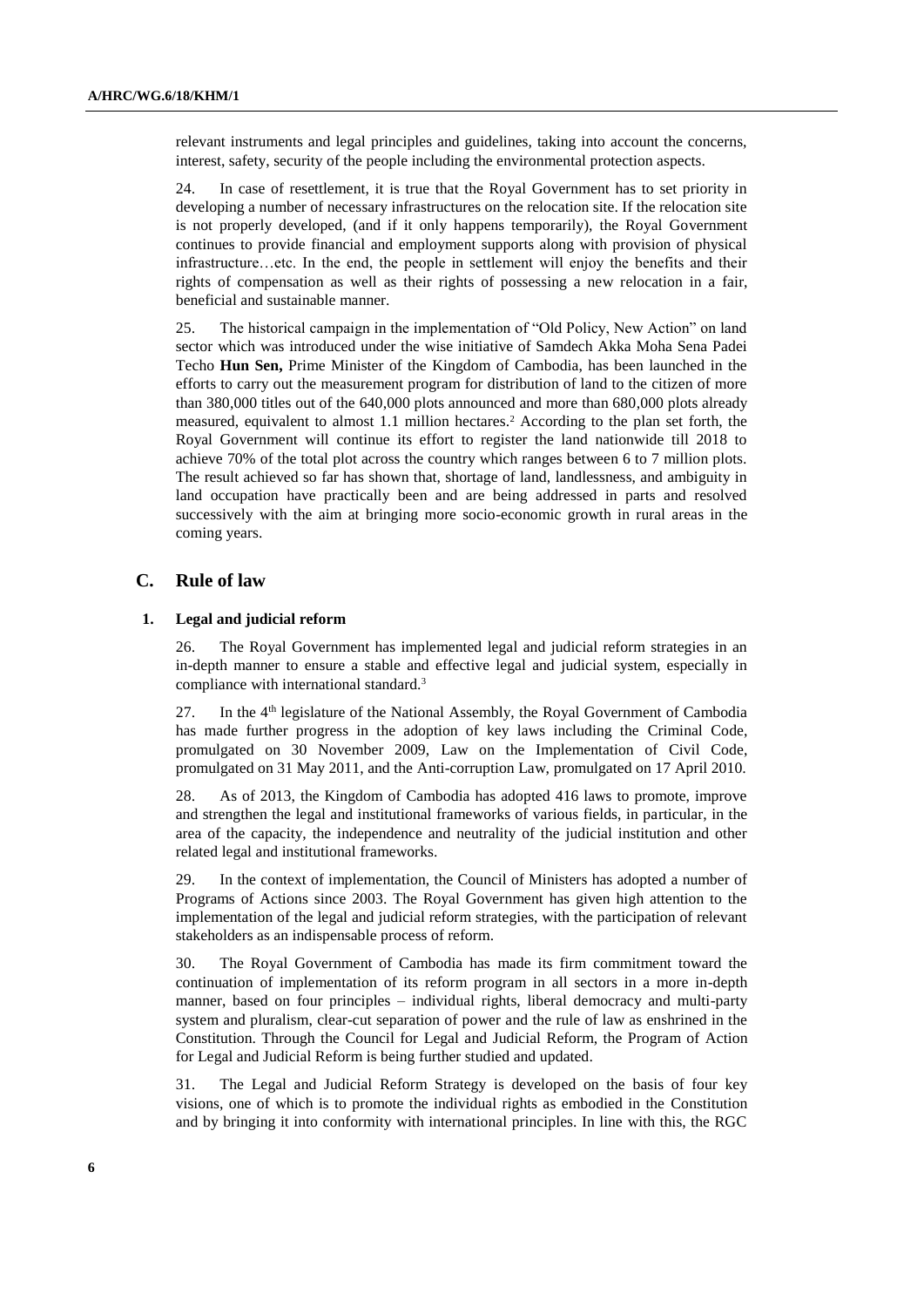has set the rights and freedom of individual as the first strategic goal (among the seven goals), being used as a guideline to implement legal and judicial reform with high attention being given particularly to the poor and other vulnerable people.

### **2. Freedom of expression**

32. The RGC attaches high importance to the freedom of expression, freedom of the press and freedom of publication that have been guaranteed respectively in the Article 31 and 41 of the Constitution. For example, Article 31 states: "the exercise of such rights and freedom shall be in accordance with the law." Article 41 states that "the regime of the media shall be defined by law." Based on this Article, the Ministry of Information has introduced a draft law, which was adopted by the National Assembly, signed by the King and promulgated by the Royal Decree No. NS/RKM/0895/07 on 1 September 1995.

33. The Press Law was consistent with the Charter of the United Nations and Universal Declaration on Human Rights as well as with various international instruments to which Cambodia is a Party. The Press Law of the Kingdom of Cambodia provides guarantee for the press freedom in particular with respect to "the right to maintain the confidentiality of its sources." (Article 2) and the right "to maintain the independence of the press; prepublication censorship shall be prohibited (Article 3)". Accordingly the Law offers a space for press competition stating that "The Kingdom of Cambodia does not take into account any political tendency, skin color; and foreigners may also own Khmer language newspapers (Articles 17 and 18)".

34. Following the adoption of the Criminal Code, the Royal Government has given high attention to the promotion of the press freedom and publication, including the stipulation on the penalty being committed by means of media.<sup>4</sup>

35. Electronic media in the Kingdom of Cambodia, including transmission wave and signal, is not the sole ownership of any individual; it falls under the leadership and management of the Royal Government. The Royal Government promotes business of private sector (private broadcast), with the purpose of serving political or commercial purpose and broadcasting information relating to education, news and entertainment, among others. They may organize their broadcast and enjoy the same freedom to that of the press. Furthermore during the whole process of national election campaigns, the Ministry of Information in collaboration with the National Election Committee (NEC), has provided equitable time allocation for all political parties to broadcast their respective programs through the state media channels, (especially, through the Cambodian national TV and Cambodia Radio), so that to enable them to seek supports in their respective constituencies.<sup>5</sup> In Cambodia, there are 19 FM and AM radio stations out of 139 private owned radio stations and sub-stations across the country whose broadcast programs are produced by the civil servants of the Ministry of Information.

36. Cambodia is the Country that practically promotes freedom of information, including the practices in the use of social media networks (through the news online system – internet, online, website, social media, etc.). All Cambodian citizens obviously enjoy the rights and freedom to develop social media network (such as website and so forth) which could be launched to express their opinions freely from all over the place, within and outside Cambodia.

#### **3. Human rights protection: Institutional mechanisms and cooperation**

37. The Constitution of Cambodia offers the guarantee of all human rights legal frameworks that conform to international rule. Nothing in the Constitution and other laws of the Kingdom of Cambodia contradicts the principle of human rights as stated in international instruments. The key principles of those instruments were, however, are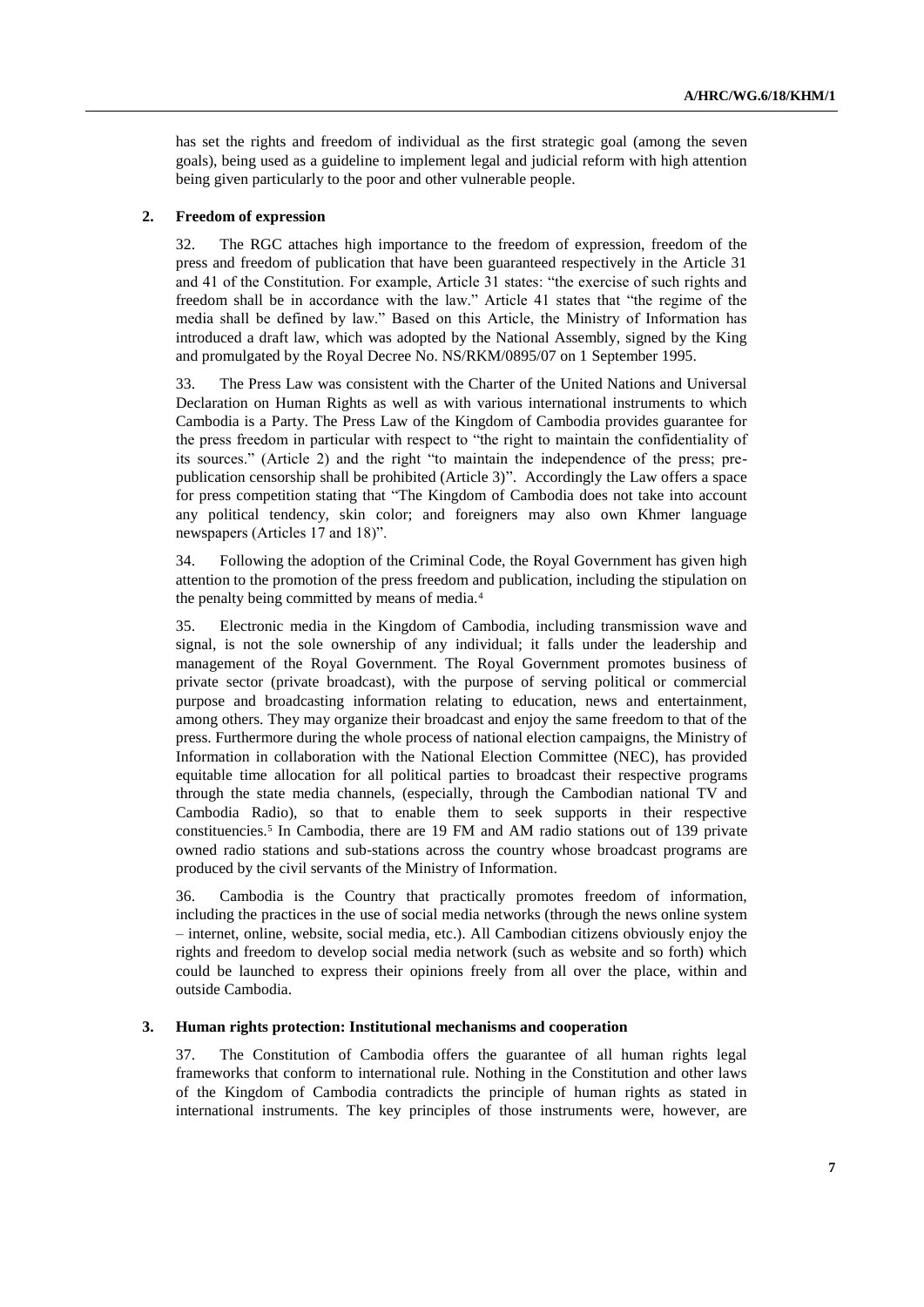drawn to be incorporated into the state law, which is an important tool at national level to protect human rights in Cambodia.

38. Cambodia set up the following human rights protection mechanisms/structure in the legislative and executive branches:

(a) **The Human Rights Protection and Complaints Handling Committees**: the Committees are established respectively within the National Assembly and the Senate; they are in charge of relevant duties and functions to protect the rights of the people. Each of these committees, (as acting on behalf of the National Assembly and of the Senate), shall receive, address and resolve all petitions/requests of the people who lodge the complaints from any abuse or violation of their rights.

(b) **The Human Rights Committee:** acting on behalf of the Royal Government, is tasked with the role and duties to investigate the case, collect information relating to the enforcement of human rights, prepare the report to be submitted to the relevant bodies of the United Nations. By the same token, on behalf of the Government, the Committee seeks to understand the situation of human rights in order to address the complaints/problems, develop policies and take appropriate steps and measures to enhance the implementation of human rights. In addition, the Government has established various national mechanisms on human rights to deal with thematic issues according to the relevant UN Treaty Bodies and other regional frameworks.

(c) **Judiciary**: Judicial jurisdiction belongs to the Courts system. This institution is granted with judicial power, which is an independent power to ensure and maintain the impartiality and protect the rights and freedom of the people. All people shall receive the protection of their rights and freedom through judicial means; all people are fully entitled with their rights to lodge a complaint to the court in order for this institution to protect their rights when they fall under the situation of violation (physical abuse, abuse on their asset, dignity and other rights and freedom). The legitimate complaints lodged by people are brought to the attention of the Court for addressing any case of abuse/violation by the perpetrators, and to provide proper compensation for any damage caused.

(d) **Civil Society** (including NGOs and other stakeholders): the Constitution of Cambodia, (along with the existing National Strategic Plans of the Government) recognizes and promotes the important role and constructive participation of civil society, (including NGOs and other kind of associations/organizations) in delivering economic and social services and consolidating political and democratic developments in the country.<sup>6</sup> Their activities and programs have been promoted along the way, and become increasingly vibrant in many areas, in particular in the advocacy of human rights. Currently, there are thousands of civil society, including local and international NGOs, associations and other organizations, ( apart from many media organizations and trade unions) operating actively in the Kingdom of Cambodia following their respective roles and duties without any restraints or impediments.

(e) **Partnership with the Office of High Commissioner for Human Rights:** Cambodia has a long standing record of cooperation and partnership with the United Nations, especially with the Office of UN High Commissioner for Human Rights and Special Representatives /Special Rapporteurs of the UN over two decade to assist the country in the field of technical cooperation and capacity building. Both the Office and Special Rapporteur are continuing to work with relevant national authorities and other stakeholders for the promotion and protection of human rights in Cambodia.

(f) **ASEAN Cooperation of human rights:** In the regional context, Cambodia continues to work with other ASEAN fellow members to achieve further progress on human rights through an intergovernmental commission of human rights and other related bodies.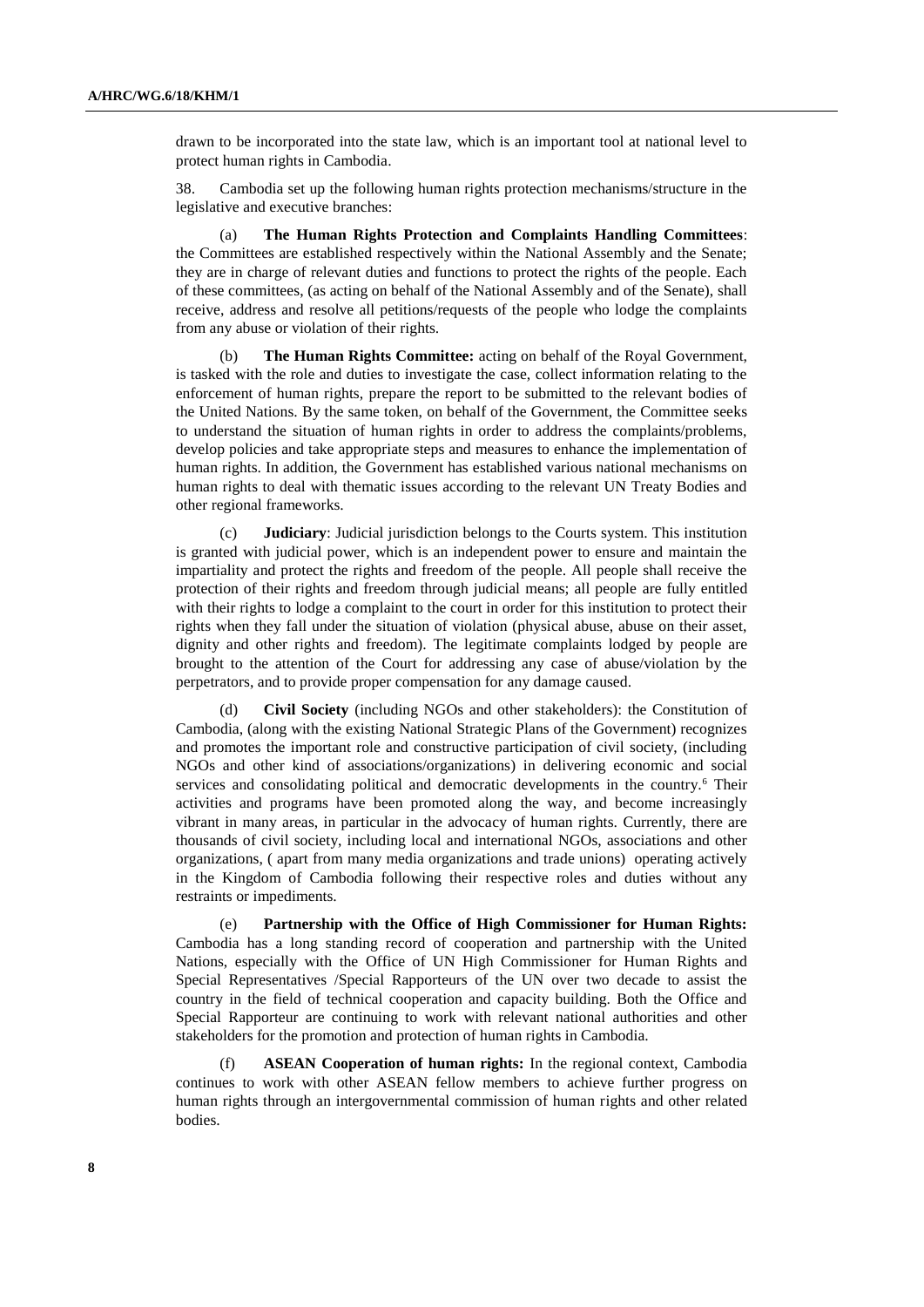### **4. Anti-corruption**

39. The Anti-corruption Law was adopted by the National Assembly on 11 June 2010 at the Extraordinary Session of the National Assembly of its fourth legislature and the Senate has agreed to the format and the entire content of the Law without making any amendment on 19 March 2010 in the Extraordinary Session of its second legislature.<sup>7</sup>

40. The Anti-Corruption Law contains the provisions (in Chapter 4, Articles 17 through 20) dealing with the **obligation** on the Declaration of Asset and Liability. <sup>8</sup> The Anti-Corruption Law has been elaborated in conformity with the Penal Code and the principles of the United Nations Convention on Anti-Corruption adopted on 31 October 2003 (its date of entry into force: 14 December 2005).<sup>9</sup> With regard to declaration of asset and liability, it requires civil servants and citizens of public mandate by the election as well as the management of civil society to declare their asset and liability every two years.<sup>10</sup>

41. The Anti-Corruption Law has established its own anti-corruption structure which consists of national Anti-corruption Council and Anti-corruption Unit. The Anti-corruption institution is the sole competency to receive the complaint and to take legal action. Furthermore, the Anti-corruption Unit has a separate financial package within the national financial package equivalent to 0.2% to 0.3% of the total national expenditure. In a special case, the Anti-corruption Unit may submit a request for additional budget, as necessary, from the Royal Government.

### **5. Extraordinary Chambers in the Courts of Cambodia (ECCC/the Khmer Rouge Tribunal)**

42. The RGC has been politically, financially and administratively supporting the ECCC from the very beginning of negotiation to the present stage. The RGC has coordinated with the United Nations on the functioning of the Courts. It has provided physical infrastructure at the Court premise (such as building), transportation for staff and the publics. The RGC has covered the utilities cost such as electricity and water supply and has provided medical services for the five accused persons.

43. Substantial judicial works that have been achieved so far are as follows:

(a) Case 001 with 76 Civil Parties in the proceedings was successfully concluded. The convicted, Mr. Kaing Guek Eav alias Duch was sentenced to life imprisonment by the Supreme Court.

(b) Case 002 with 3867 Civil Parties has been severed into mini trials. The hearings of Case 002/01 concerning the administrative structures of the Democratic Kampuchea Regime and forced transfers of population, is currently in process.

(c) Case 003 and 004: The cases have been investigated by the Co-Investigating Judges. The investigation should be concluded in June 2014; and the Closing Order is expected by the end of 2014 where a decision may be made either for prosecuting or dropping the charge. The ECCC, in cooperation with the intermediary organizations, has made great efforts to facilitate the victims' participation in ECCC's proceedings, by providing them with accurate information relating to the ECCC developments and along with a legal representation seeking reparations and justice. As the hearing of Case 002/01 is almost complete, the Victims Support Section, in cooperation with the Lead Co-Lawyers, non-governmental organizations and government institutions, are seeking supports, both politically and financially, to enable the process of 12 remedy projects which has been requested by the civil party and the victims who have participated into the Court process. These projects will be implemented in the Capital and provinces so that the victims sufferings inflicted during the Khmer Rouge regime can be remedied and psychological problems of the people can be healed.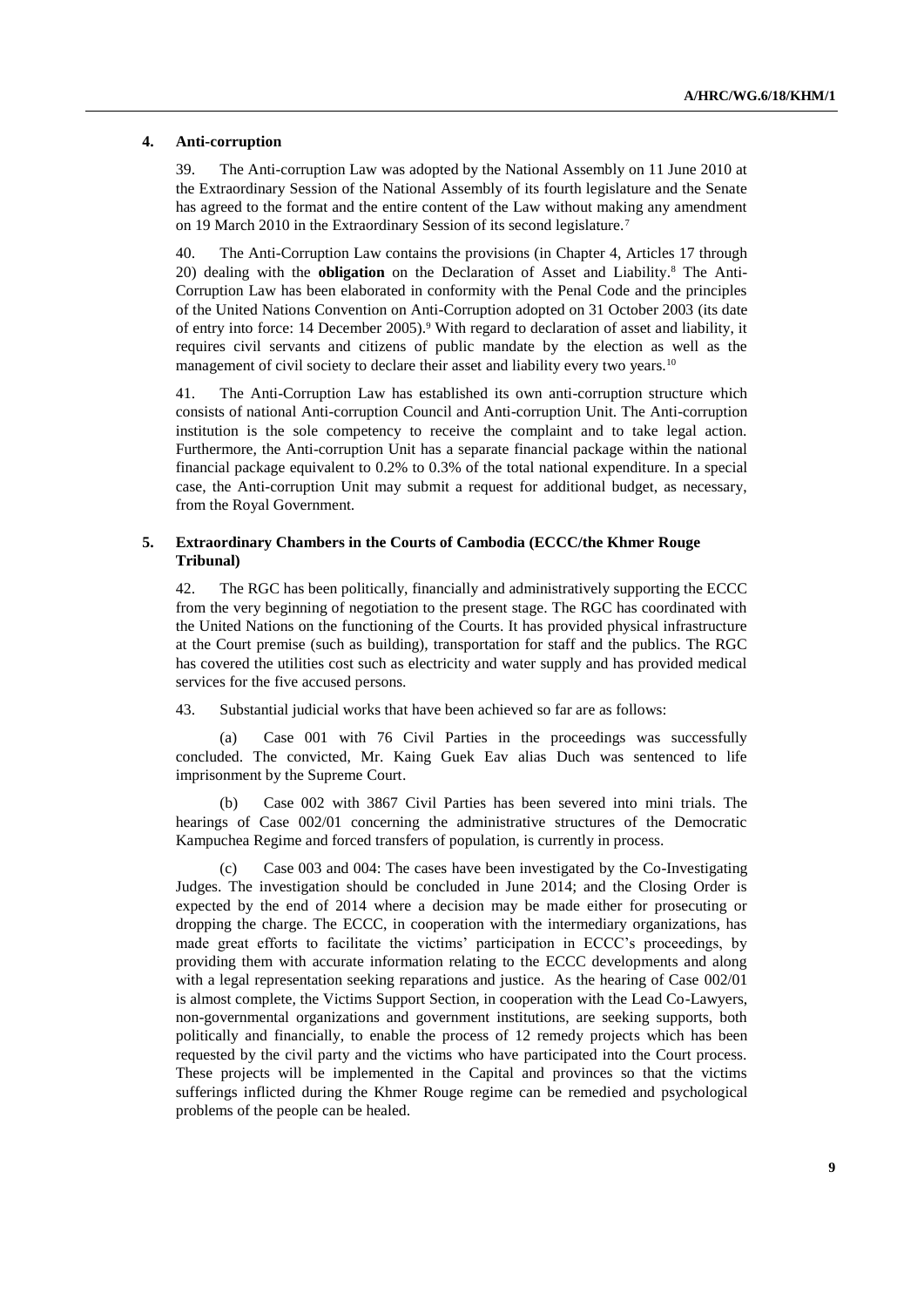44. The RGC respects the due process of law and the independence of judiciary. The ECCC has set its own judicial calendar that must be followed. The ECCC has created a Legacy Advisory Group and Legacy Secretariat. The ECCC has started working with the Council of Legal and Judicial Reform by exploring the possibility to pass on experience, and share its best practices, and skills to national legal and judicial actors. For example, the Victims Support Section (VSS) has started developing Case Management Tool that is compatible with the Khmer scripts. When it finished, the national officers/actors will be trained. National legal officers and Judges who work with international Officers have gained extensive knowledge, experience, expertise and skills that can be utilized for effectively improving the national judicial system when they return to work at the relevant national institutions of the Cambodian Government, in particular at the national judicial institutions/bodies.

45. Case 003 and 004 are still being under the phase of investigation by the independent and impartial Co-Investigating Judges. At present, the victims of the Khmer Rouge regime can submit their complaints or applications to the ECCC through the Victims Support Section and the Intermediary Organizations. The ECCC has created many built-in judicial mechanisms in accordance with the Agreement and Law on the Establishment of the ECCC so that to ensure that work carried out by judges and officials are independent and impartial.

46. The Judges at the ECCC work shall be independent and acting with impartiality and without receiving instructions from any entity or individual, including the media and NGOs. All practices and the confirmations from the Government and UN, (as the founders of the ECCC) have to strictly adhere to the principles of independence and impartiality of the judiciary taking into account their support for the respect for sovereignty, national reconciliation and political stability in Cambodia.

47. The UN Secretary-General issued a Public Announcement (SG/SM/13642 – 14 June 2011), denying 'media speculation' that Judges received instructions to dismiss Case 003 before the ECCC. On Friday 22 July 2011, Samdech Prime Minister reacted to the statements raised by the observer groups that the head of the Government had interfered in the internal affairs of the ECCC and banned further trials of Cases 003 and 004.<sup>11</sup>

48. The RGC fully cooperates with the United Nations to ensure that all allegations of misconducts are rapidly submitted to the Independent Counselor, Mr. Uth Chhorn, designated by the Royal Government of Cambodia and the United Nations on 11 August 2009 to strengthen the entire administration of the ECCC for the sake of respecting the due process of law.

### **6. Law on associations and non-governmental organizations**

49. In view of further improving the Draft Law on Associations and Non-Governmental Organizations, (which is still being subject to further discussion), the Ministry of Interior is currently cooperating with the legal experts from the Office of the United Nations High Commissioner for Human Rights in Cambodia, along with the legal experts from the World Bank, through broader consultations, equally attended by the task forces representing the associations and non-governmental organizations. Following the process of consultations, the Ministry of Interior has continually collected the inputs/ideas and recommendations proposed by the associations and non-governmental organizations to improve the draft  $\rm law.^{12}$ 

### **7. Election**

50. All political parties which have been officially registered with the Ministry of Interior have their full rights to perform all political activities in compliance with the Law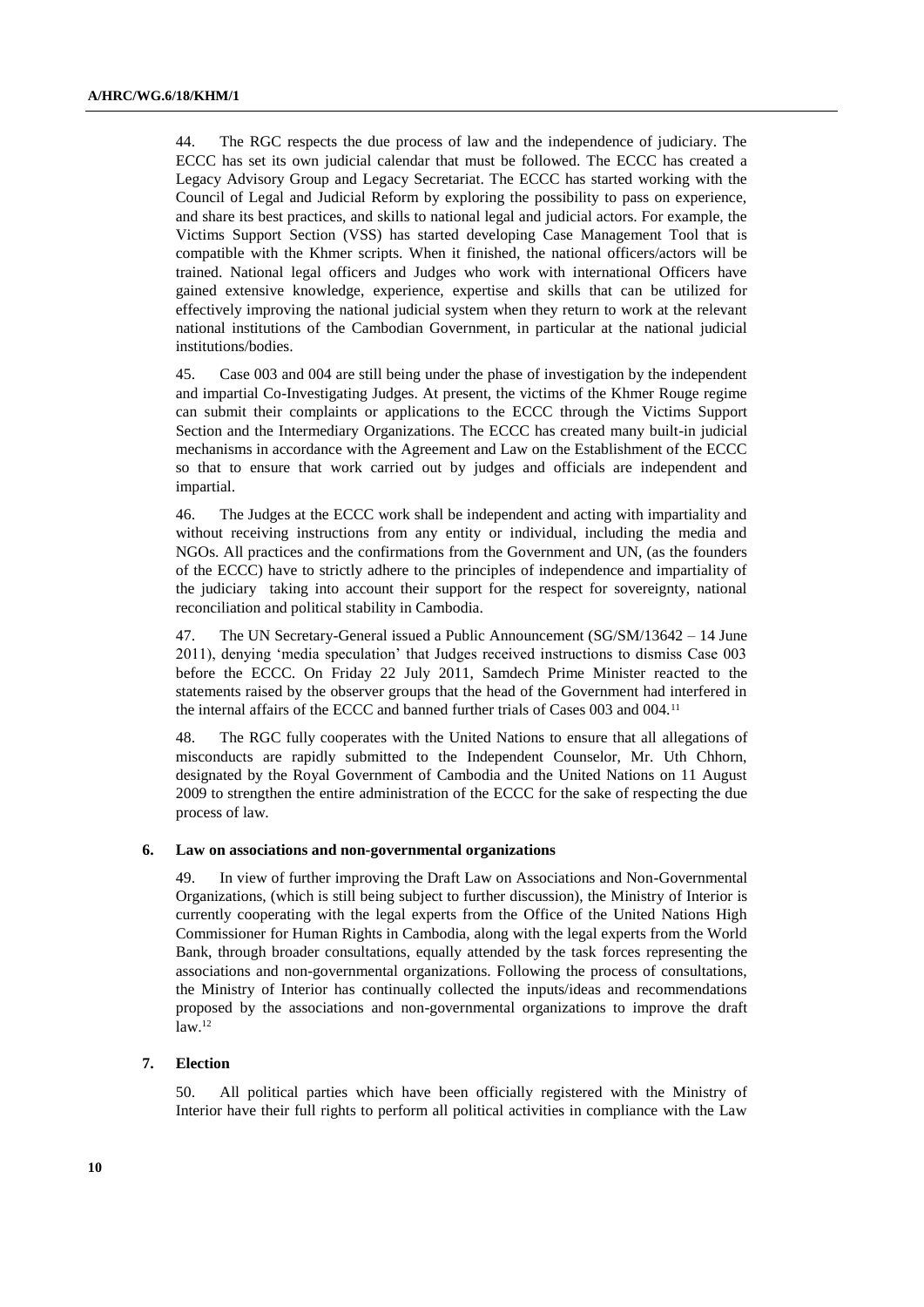on Political Parties. During the recent election campaigns, the political parties who have registered their candidates shall carry out their activities in accordance with the law, regulations and procedure of the election. The Royal Government of Cambodia, along with the National Election Committee (NEC), has a strong political commitment in this democratic process by taking all necessary steps and measures to ensure that all registered political parties carry out their activities without any hindrances and threats.

51. The Law on National Election, (including its regulations and procedures of the election) prohibits the use of budget, means of transport and property of the state to support any political party during the election campaigns. Any Individuals violating the above provisions will face charge or penalty by the law. The NEC allowed all registered political parties to have sufficient times to disseminate their political platforms through the state's radio and television in which each political party received an equal period of time to broadcast them.

52. Furthermore, the NEC has issued guidance on broadcasting principles to the private radios and televisions in order for them to ensure the equitable access to media for all political parties. In the meantime, the NEC also has published political platforms of each political party in its weekly newsletters and has distributed those publications nationwide. More importantly, the NEC has authorized the national and international non-governmental organizations to organize debates on political platforms among the political parties running in the election.

53. During the campaign for the National Assembly election (Parliamentary election) for the fifth legislature in 2013, all political parties had a wide range of rights to utilize the media. During the election process, the NEC usually has created a favorable environment where individuals can exercise their freedom of expression and their rights to the public assembly and rally. Moreover, the NEC has practically called for the national and international associations and organizations to help promote, by all means, all pieces of information involving in the election to individual citizens either through public or private channels. The process of election campaign, polling and vote counting had been conducted fairly in a good, safe and transparent manner. All political parties had launched their campaigns until the end of the scheduled date set before the Election Day. They had monitored the process of polling day and vote counting which was conducted in a smooth and largely peaceful environment along with the presence of national and international observers, associations and non-governmental organizations as well as from representatives of foreign embassies that have came to monitor the election.

54. Almost every national and international observer evaluated the election process positively. Mr. Ban Ki-moon, the Secretary-General of the United Nations, the US State Department, the European Union and the representatives of other countries have released their respective statements in favor of the election process. All those statements have encouraged the winning political parties to settle the election disputes in a peaceful manner.

55. After receiving a number of recommendations from any corners of the society particularly from the civil society, the Special Rapporteur of the United Nations on the situation of human rights in Cambodia, (Professor Mr. Surya Subedi), the EU, and following the joint declaration of the Cambodian People's Party and Cambodian National Rescue Party on the 16<sup>th</sup> September 2013, the Royal Government of Cambodia had taken actions toward the building of a framework for an election reform in Cambodia in pursuance to the principles of liberal and multi-party democracy and the rule of law in order to enable the next election run more better and efficiently.

56. The Ministry of Interior will organize a national workshop by the end of this year with the aim at further collecting ideas, opinions and recommendations from all corners of the society for this electoral reform.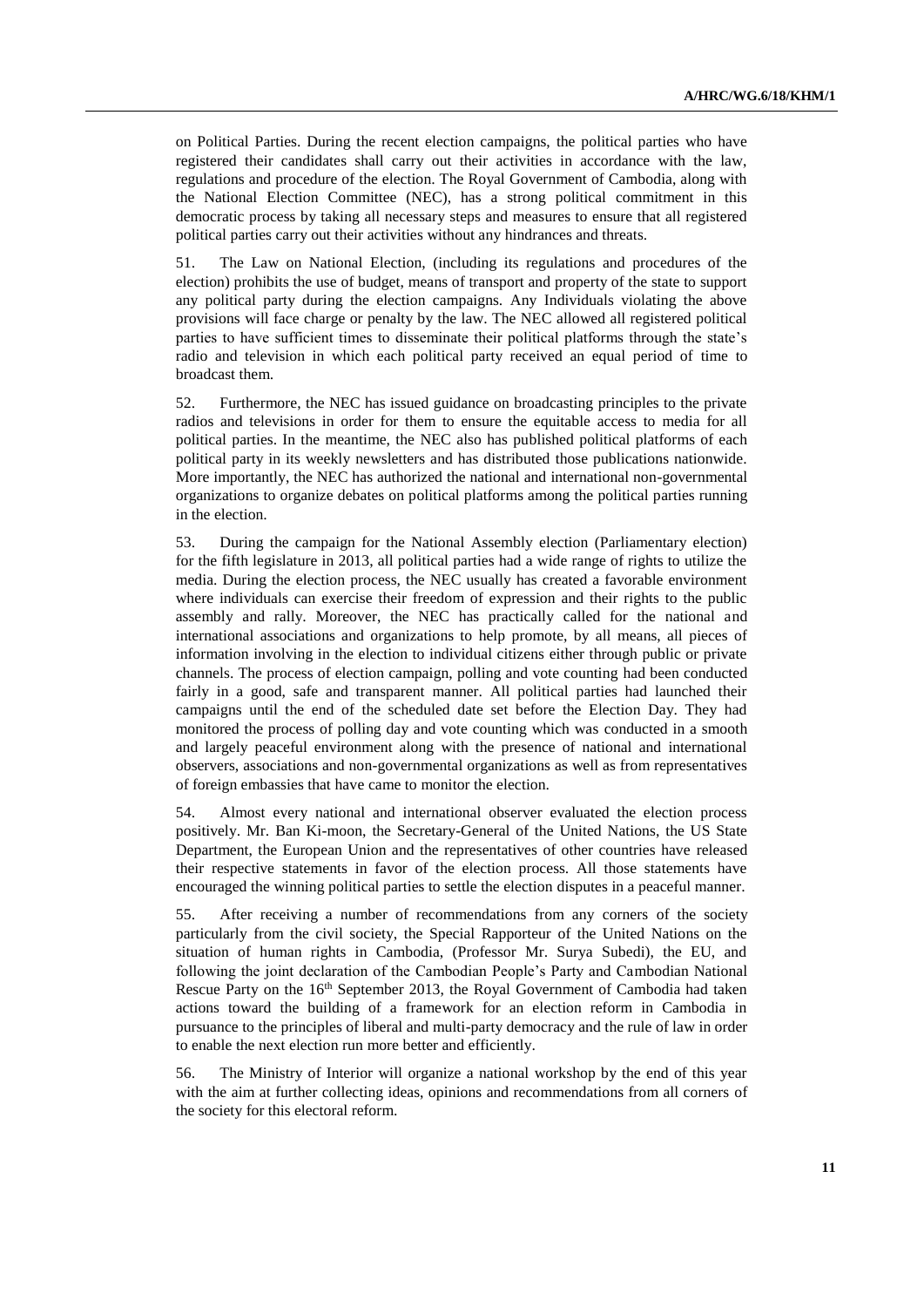### **D. Combating torture, prison and youth rehabilitation center**

### **1. Rights to be free from torture**

57. Article 38 of the Constitution of the Kingdom of Cambodia states that "the law guarantees the rights that there shall be no physical abuse against any individual. Every citizen shall enjoy the right to defense through judicial recourse." Article 39 of the Constitution of the Kingdom of Cambodia states: "Individual citizens shall have the right to appeal, to make protest or complaints against any breach of law by state, any social organizations or by any member of such organizations, committed during the course of their duties."

58. Since 1992 the Kingdom of Cambodia has become a State Party to the UN Convention against Torture and other Cruel Inhuman or Degrading Treatment or Punishment; it also ratified the Optional Protocol of this Convention on January 19, 2007. In accordance with this Optional Protocol, the RGC has issued Sub-Decree No. 122 dated August 07, 2009 establishing a mechanism to prevent torture at national level. In particular, the Penal Code of the Kingdom of Cambodia stipulates various levels of penalties related to torture. Furthermore, the Code of Conduct and Article 8 of the Code of Ethics and Disciplines for Detention Guards No. 001 dated September 29, 2005 of the Ministry of Interior spell out the punishment on any detention guards who breach orders, procedures and Prakas (regulations) of the Ministry of Interior.

59. The RGC has established a national mechanism in order to ensure the respect of basic rights for those who are deprived of freedom due to torture, inhuman and degrading treatment. This mechanism has a duty to monitor all prisons and their infrastructure throughout the Kingdom of Cambodia. The civil society also conducts the same monitoring activities on a regular basis.

60. For those who are deprived of their freedom should obtain legal protections so they can obtain their innate dignity as stated in the Charter of the United Nations and the Universal Declaration of Human Rights. The law prevents physical violence against any person. Law protects lives, reputation, and dignity of individual citizens. Coercion, physical violence, and torture imposed on detainees or prisoners are strictly prohibited. The institution that is responsible for management of prisons in the Kingdom of Cambodia is the Ministry of Interior, i.e. the General Department of Prisons which is established according to the national law, i.e. the Penal Code, and administrative provisions of Prakas No. 217 dated March 31, 1998 of the Ministry of Interior. A detainee or prisoner has the right to file a complaint or to take legal action against any government officials who commit physical abuse on him. The offender will be punished based on the Penal Code and the victim can claim compensation for the damages according to Article 14 of the Penal Code. The application of legal procedures should be carried out while there is a complaint against police officers or prison guards. The settlement of this kind of complaint is under the jurisdiction of the Ministry of Interior. The complaints related to criminal cases such as felonies and misdemeanors are under the jurisdiction of the Court.

### **2. Prison reform**

61. In the Kingdom of Cambodia there are 22 prisons and 4 correctional centers where there are 14,747 prisoners (1,182 female prisoners). This total number consist of 5,661 convicts (347 females), 5,715 culprits (496 females), and 3,371 accused (339 females). There are 21 healthcare management facilities for prisons and correctional centers at municipal and provincial levels which are under the management of the Ministry of Health based on Letter No. 01 dated January 04, 2010. The Sub-Decree No. 86 dated June 18, 2009 on the living conditions for culprits and convicts reflect the attention of the RGC regarding the rights of those who are deprived of their freedom. Culprits and convicts are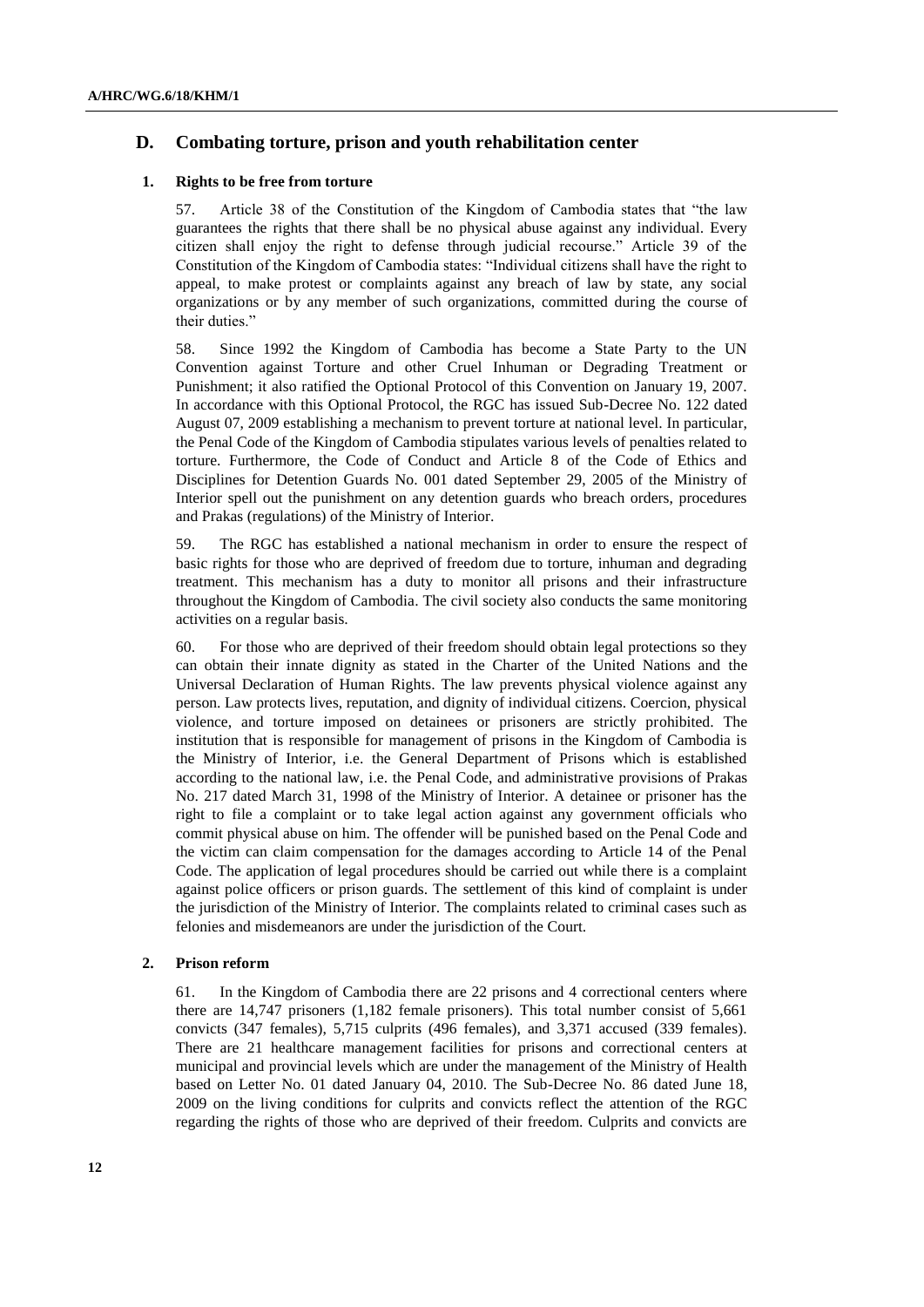given daily meal allowance amounting to 2,800 Riels (previously only 1,500 Riels), whereas children of culprits and convicts whose age being less than 6 years old and living together with their mother, receive meal allowance amounting half of culprit's or convict's.

62. In addition to the meal allowance, clothing and daily-used materials which are spelled out in the Sub-Decree mentioned-above, the Decree No. 28 Kr. dated June 20, 1988 also stipulates the amnesty or reduction of punishment for convicts. In order to ensure the effectiveness for management of prisons, Article 509 of the Code of Criminal Procedure states that "The Prosecutor General of the Court of Appeal, the Prosecutor, the President of the Investigation Chamber and the Investigating Judge shall inspect prisons regularly." Article 4 of the Legal Procedure No. 3, (Point 3) and in accordance with Prakas No. 217 P, of the Ministry of Interior, dated March 31, 1998, on the Management of Prisons, requires the separation of male and female prisoners.<sup>13</sup>

#### **3. Rehabilitation centers**

63. Rehabilitation centers were established for humanitarian purpose to help the vulnerable people including elders, disables, orphans, and people with mental illness, drug abuse victims, and helpless people. Living in the centers is based on voluntary principle. The centers are designed to help those living on the street; and the centers provide food, health care, vocational training, life skills and other assistances so that the vulnerable people will have sufficient skills while returning back to their community.

64. The Royal Government attaches high importance to living condition of the vagrants or orphans. For this purpose, it has established many social affair centers that are responsible for providing consultation, health care, vocational training to vagrants/orphans who are jobless, homeless, and living in the street and beggars.

### **E. Economic, social and cultural rights**

#### **1. Right to access education**

65. Article 31 of the Education Law, which stipulates that "Every citizen has the right to access qualitative education of at least 9 years in public schools free of charge. This right has been implemented over the past. The Education Strategic Plan 2009-2013 was prepared under the RGC's first policy; and it ensures that the children at the age of six can have access to primary schools. This right applies to the vulnerable groups such as disabled children, minority children, child laborers as well.

66. The Ministry of Education, Youth and Sports promotes a free-of-charge school enrolment program and encourages community, parents and guardians to further understand the importance of education and their respective roles in sending their children to school. The Ministry also provides scholarship to the poor and vulnerable students to have access to primary and secondary education, reduces all kinds of parents' expense, introduces fast track and remedial class programs at primary schools, and creates skilled literacy as well as post-literacy program.

67. The Ministry of Education, Youth and Sport has adopted Education Strategic Plan 2009-2013 with prioritized policies such as ensuring equitable access to education services, promoting educational quality and efficiency, building institutional capacity to educational officials for future decentralization, accelerating education sector support program towards the attainment of Millennium Development Goals (MDGs), along with the vision of a National Plan of "Education for All".

68. The Ministry of Education, Youth and Sport has designed education programs and systems through introducing a new policy for general education and implement child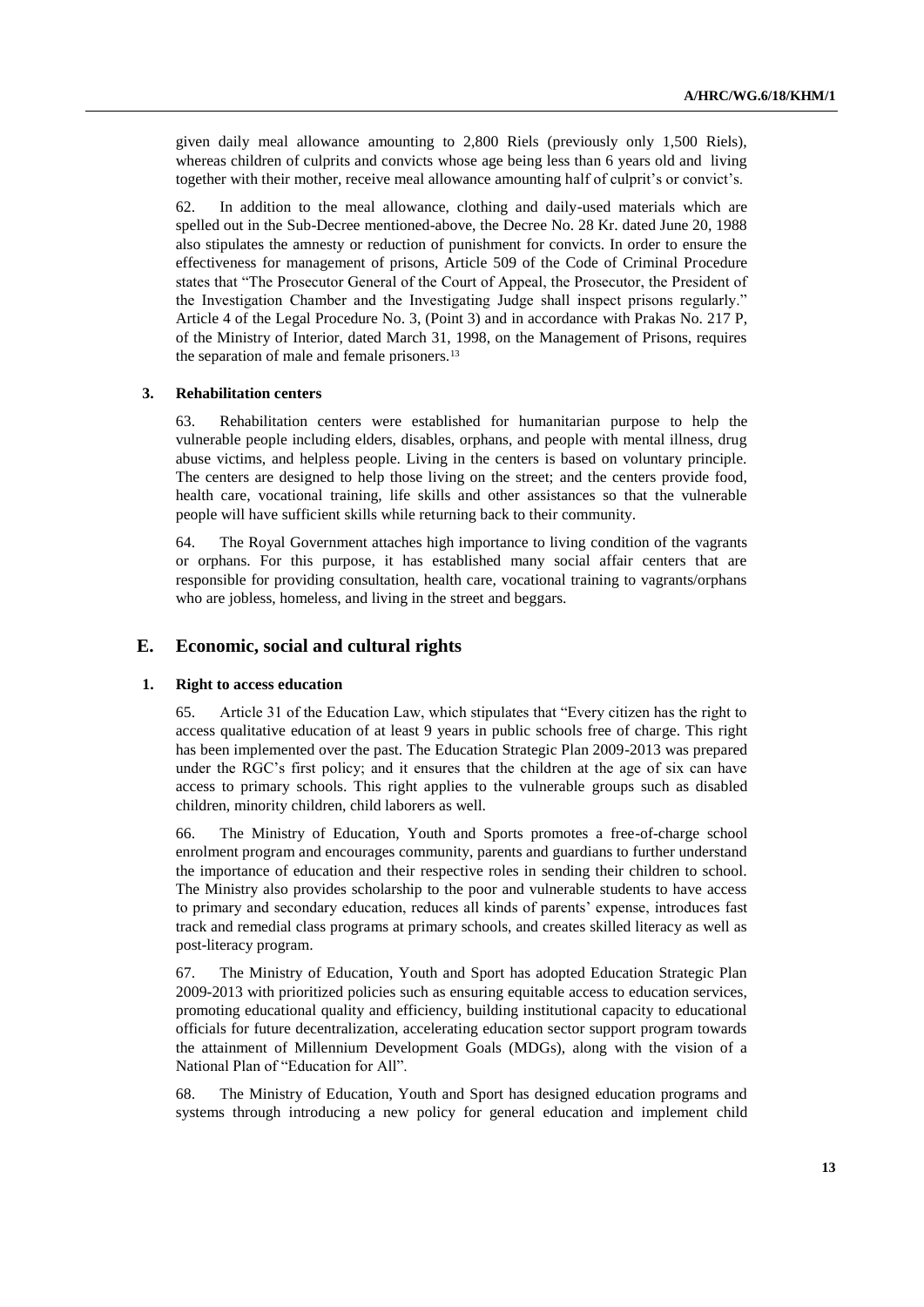friendly curriculum, and has encouraged all primary schools nationwide to implement child friendly school policy at primary medium and higher phase. The Ministry also has introduced various education policies which include child friendly school policy, education policy for child with disability, education and health policy, early childhood education policy, national policy for youth development, and technical education policy.

69. The Education Strategic Plan 2009-2013 clearly states that "the Government ensures that every child aged below 6 years old, including vulnerable groups such as children with disability, minority children and child laborers, shall have access to primary school." The Education Ministry has prepared the fast track program of learning for minority students and built community center for indigenous people.

70. The Ministry has provided primary school scholarship to minority students in remote provinces (such as Ratanakiri, Mondulkiri and Preah Vihear provinces). The Ministry has expanded a bilingual education program for minority students. The policy which supports bilingual education program was developed and it continued to build schools at the very remote areas.

### **2. Right to employment**

71. The Ministry of Labor and Vocational Training has created an Action Plan to eliminate the worst form of child labor including by strengthening the implementation of law in collaboration with programs and projects of development partners to eliminate child labor and to improve working safety for children under the age of 18 years old.

72. The Ministry concerned has proposed a roadmap to eliminate the worst form of child labor by 2016 and to this end has supported the Municipal and Provincial Departments of Labor to prepare their plans of action in eliminating the worst form of child labor. In addition, the Ministry routinely monitors and inspects child labor at local enterprises, prevents child laborers and reintegrates them into the society.

73. The Ministry of Labor and Vocational Training has developed an action plan with the purpose to strengthen the implementation of laws through joint action with other stakeholders on child labor programs in order to improve the safety of working children at the age between 15 and 18 years old. The Ministry also developed a roadmap that aim to eliminate the worst form of child labor by 2016.

74. The RGC along with the Ministry of Labor and Vocational Training as a direct secretariat has a plan of action toward the implementation of technical and vocational training. This plan includes the development and implementation of national qualification framework, the accreditation of training programs and institutions, and the development of labor market information. In addition, the Ministry has created jobs by developing employment opportunities within the country and abroad as well as in the informal economy.

75. The Kingdom of Cambodia supports the formation and participation of individuals in trade unions. This right is mentioned in Article 36 of the Constitution which states that "Khmer citizens of either sex shall have the rights to form and to be member of trade unions." The RGC has never discriminated and intimidated any union's activists. For instance, the number of unions, which have formally been registered in compliance with the law, are 2,924 unions at enterprise level, 79 trade union federations, 13 trade union chambers, 7 employer associations with the labor force of 337,125 of which 30,908 are female workers. Union activists have their freedom, legitimate rights and responsibilities before the law as other citizens.

76. The Law on Labor Court has been drafted by labor-related institutions such as the Ministry of Justice and the National Council for Legal and Justice Reform. The Law on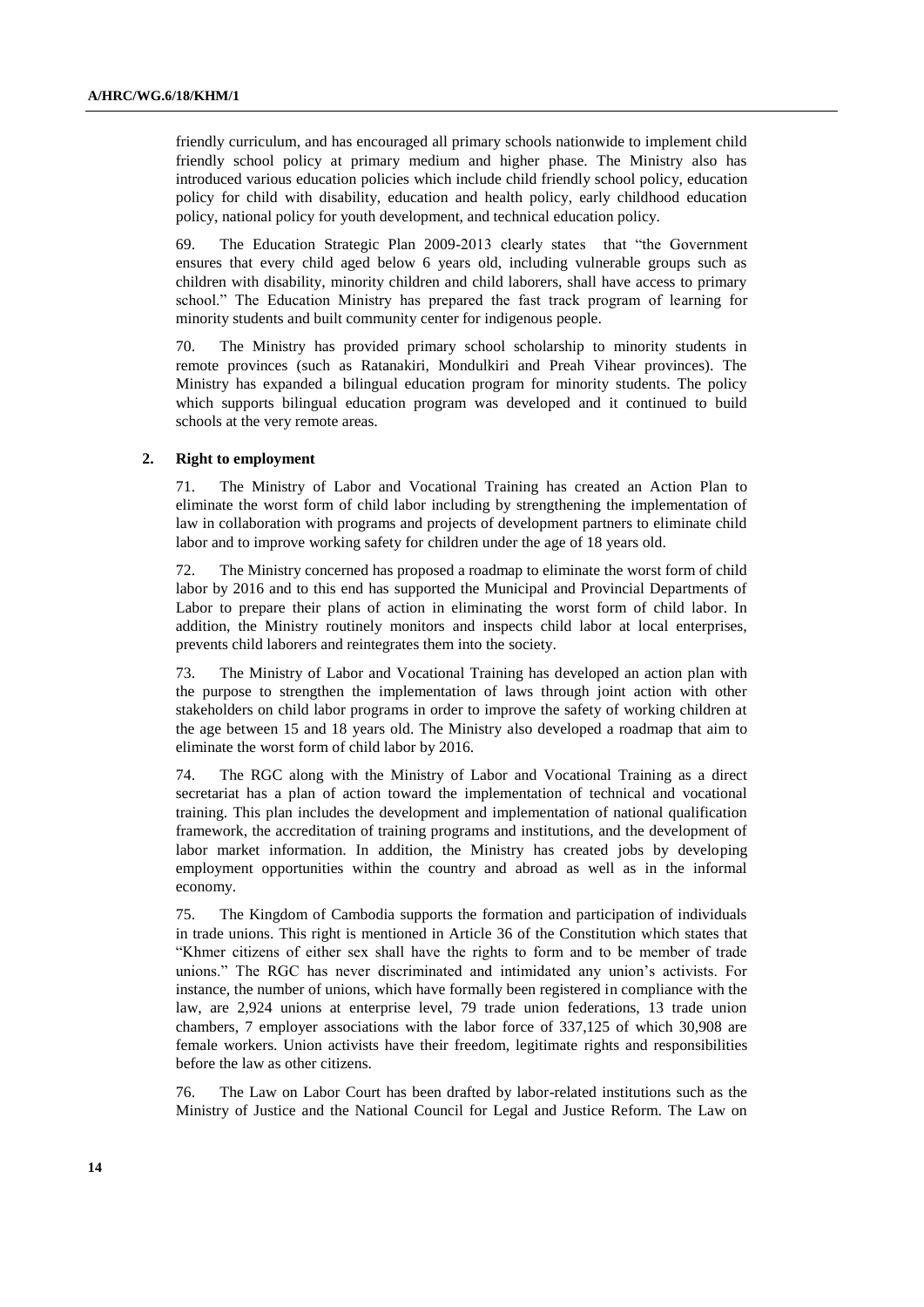Trade Unions is under the review process at this stage. The review has the purpose to ensure that the realistic nature of this law should consistently protect both union workers and employers.

### **3. Right to health service**

77. The long-term vision of the Ministry of Health is to promote the sustainable development of health sector which will improve the health and welfare of all people as part of contribution towards economic and social development in the Kingdom of Cambodia. Referring to the core value of above vision of the Ministry of Health, priority is placed on the promotion of equitable health rights for all Cambodian people. Progressive implementation of this recommendation has been reflected through the results of health service's provision under various programs of the Ministry of Health including programs for reproductive health, maternal and child health, HIV/AIDS prevention, chronic diseases, and health system strengthening. The increase in national budget allocation in health sector has provided opportunities for the expansion of services and the upgrade of quality of health sector. There is an improvement in the management of national budget, whereas the use of donor's fund remains essential and more effective.

78. The Ministry of Health prioritizes the partnership with the national community in delivering health services to all Cambodian citizens. Several health local and international partners have operated their programs and projects in partnership with the Ministry of Health and other health institutions at all levels.

79. In order to achieve prioritized goals of the RGC as set in the Rectangular Strategy Phase II, the Ministry of Health continues to develop and implement policies and other health strategies so as to promote equitable access to health service for all citizens. The access to health service of poor people is supported by the Health Equity Fund which is financed by the national budget and other sources supported by development partners under the Health Financing Strategy Scheme 2008-2015. To this end, a Master Plan for sociohealth support, which would actively contribute to the development of National Strategy on social safety net, was drafted. This Plan prioritizes the roles of health sector in supporting the development of social safety net, particularly the development of health financing system that prevents the poor and low income group from falling into poverty trap because of health expenses. Presently, 77% of the poor people, who live under the poverty line, are protected by the Health Equity Fund.

### **F. Women's rights**

80. The Kingdom of Cambodia protects equality of rights between women and men in all sectors especially in the political and public activities as stated in Article 35 of the Constitution which reads that "Khmer citizens of both sex shall have the right to participate actively in the political, economic, social and cultural activities of the nation. The RGC underlines the importance of women in its Political Platform which states that "Women are the backbone of the society. In this context, the RGC has developed legal provisions for preventing the discrimination against women as stipulated in the Penal Code. To prohibit the discrimination against women, the Kingdom of Cambodia has also adopted a number of specific regulations and measures which prevent discrimination against women.

81. The RGC will take necessary actions in order to ensure the maximum rate of women to join the government's institutions at all levels – from national to sub-national and local levels," The RGC has introduced a special measure to create an environment for women to having rights and opportunity equal to men and a chance to getting senior leadership positions so that the women's leadership voice will be heard in the future.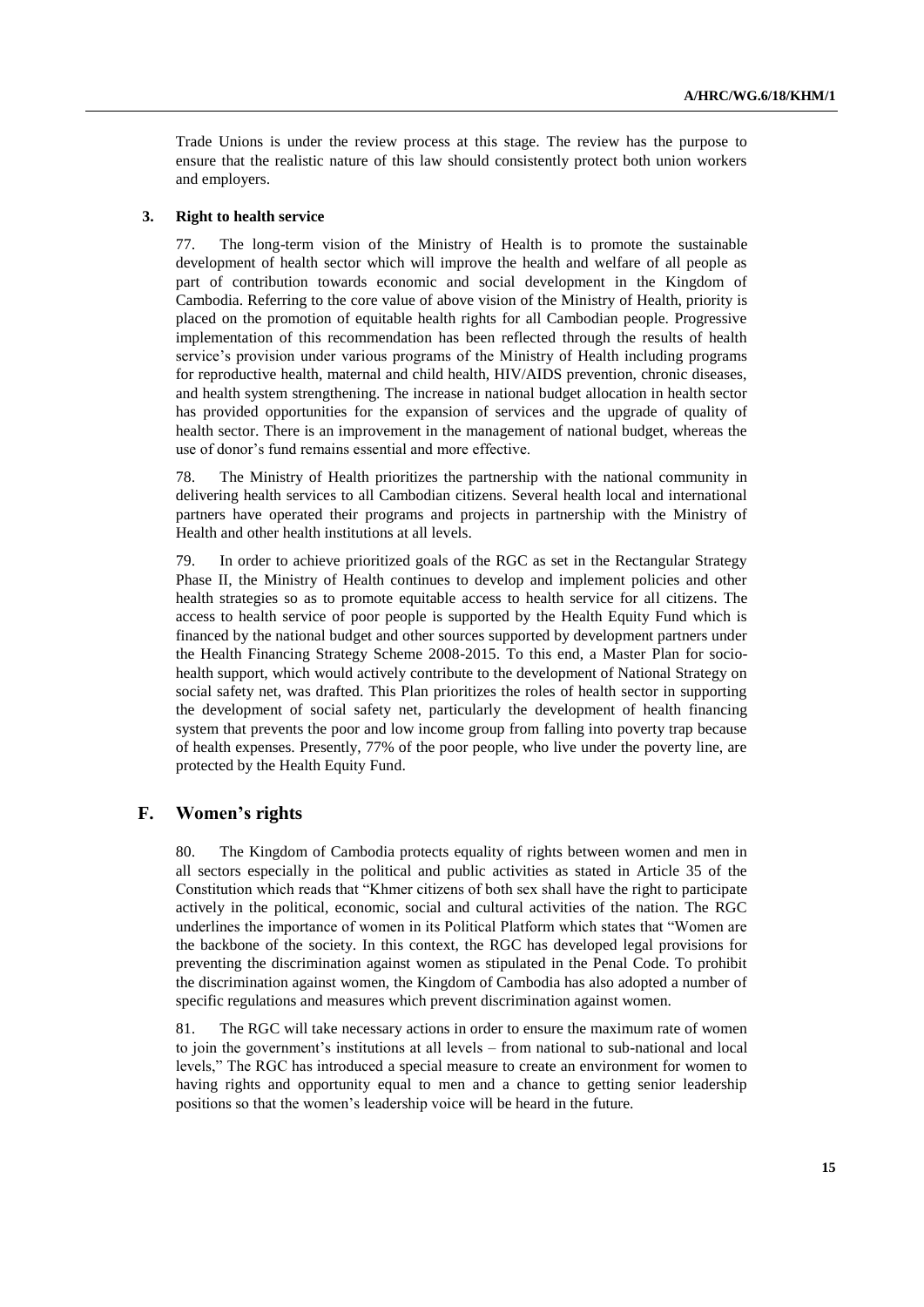82. The Ministry of Women Affairs has a direct line contact to Provincial and Municipal Department of Women Affairs, acting as the Ministry's Focal Point, in assisting and monitoring local authorities' activities. Additionally, the Cambodian National Council for Women, consisting of members who are Secretary of State of 24 ministries/institutions, was assigned to conduct the follow-up action and monitoring work of public institutions' activities.

83. To eliminate the discrimination against women, the RGC has enforced various measures including by raising the gender awareness of a number enforced legal frameworks based on current legislation and regulations adopted to ensure that all approved laws incorporated gender equity. These include, among others, the Law on Single Relationship, Law on Marriage and Family, Law on Prevention from Domestic Violence, Penal Code, Criminal Procedures, Civil Code and Civil Code Procedures<sup>14</sup>. As stated in the Principles on the Eliminating All Forms of Discrimination Against Women, the RGC has prioritized the promotion of women's roles and status in the society through gender mainstreaming strategy, by providing all necessary capacity buildings to women, motivating behavioral changes towards women, preventing and eliminating domestic violence with the objective to enable women to participate actively and equally in the country's development process. In addition to the legal measures, the RGC has introduced other necessary measures in order to promote women's growth and development. These measures include mainstreaming gender equity into all parts of institutions, provincial and municipal departments, and at the grassroots levels (at commune or sangkat councils, along with partnership of civil society). The gender mainstreaming program has been incorporated into national policies, local policies, and development programs that ensure equal role of the women in decision making and policy design processes.

84. Following the RGC' initiative along with the coordination of the Cambodian National Council for Women, the Gender Taskforce of relevant governmental institutions has conducted workshops to raise awareness on the International Convention on the Eliminating All Forms of Discrimination Against Women to their respective officials. Furthermore, the Ministry of Justice had invited several judges and prosecutors along with ministry officials to join the workshops. Over decades, the RGC has achieved some of practical progress in addressing the gender issues by increasing the rate of women participation in the public services and in politics at all levels under the government's structure.

### **G. Child rights**

85. The Royal Government of Cambodia established the institution and created related mechanisms to promote and protect child rights more effectively. The Cambodia's National Council for Children is a coordinating institution which provides the Government with recommendations on child-related issues such as living conditions, development, protection and welfare. The Council, consisting of a secretariat and seven technical taskforce teams of joint members, has been sub-structured at the level of all 24 provinces and municipalities and of each ministry or institution. This means that the Council also has a sub-national Council at each province and municipality level. With a view to further combating human trafficking in the country, the Royal Government issued a sub-decree no. 162 on 25 September 2009 to establish a national committee whose role is to combat human trafficking, labor exploitation, and sex trade on children and women. Meanwhile, on 20 November 2009, it has also organized a taskforce, called "Cambodia Commit Task Force", in order to combat human trafficking in the Mekong sub-region, and to work with the UN's Office in Cambodia on human trafficking and migration.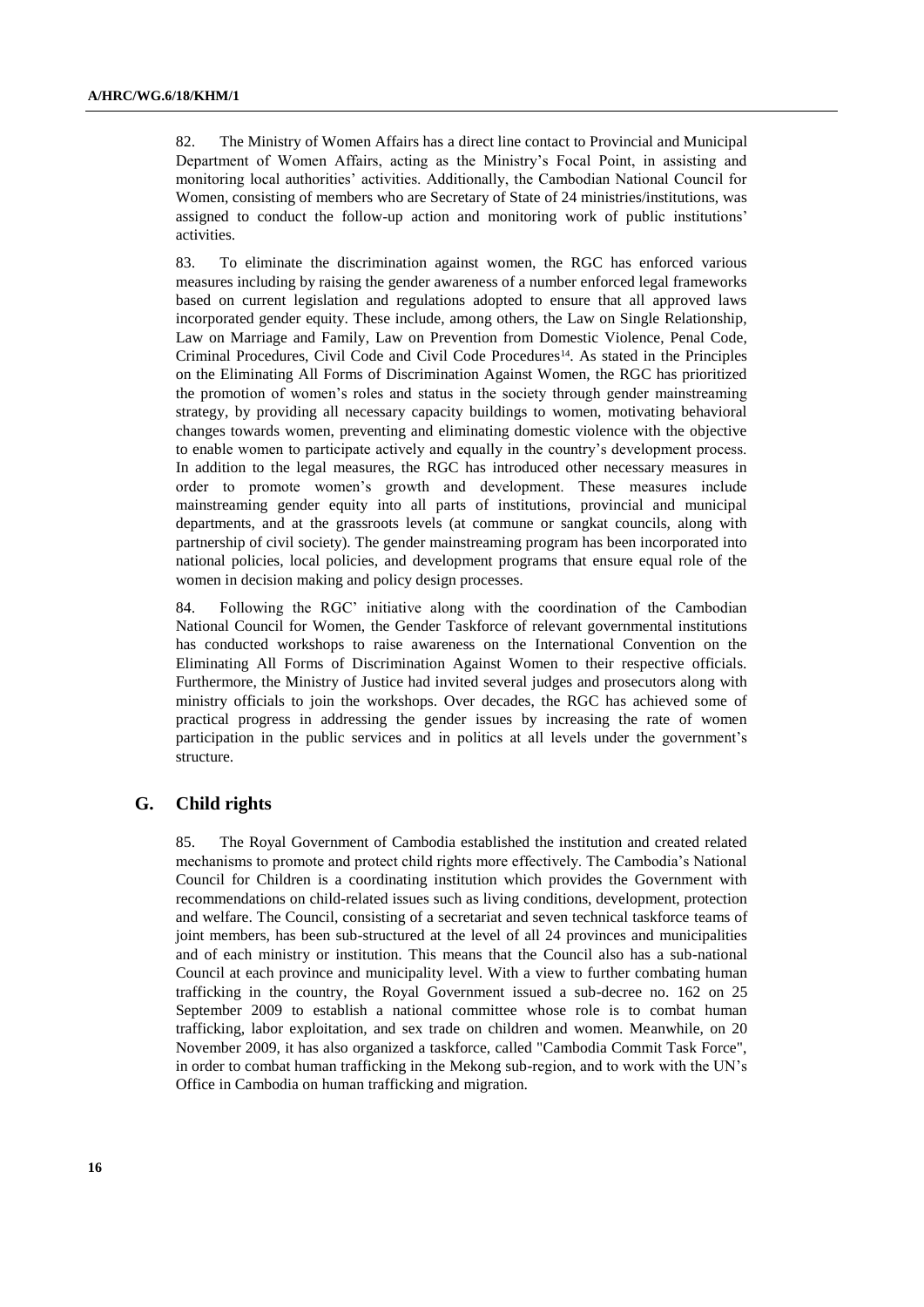86. The Constitution of the Kingdom of Cambodia, in article 31 states that "the Kingdom of Cambodia recognizes and respects human rights as stipulated in the UN Charter, the Universal Declaration on Human Rights and together with other pacts and conventions related to human rights, women's rights and child rights". Article 48 states that "State respects child rights as stipulated in the Convention on the Rights of Child, especially the right to live, right to access education, right to receive protection during war and the protection against economic or sexual exploitation on children."

87. The Law on anti-human trafficking and sexual exploitation was officially announced by the Royal Kram no. NS/RKT/0208/005 dated February 15, 2008 to combat human trafficking and sexual exploitation.

88. The Ministry of Justice issued a guideline dated August 19, 2005 on the implementation of some principles in line with the existing local and international laws. This guideline illustrates some legal frameworks of the international convention on child rights and other international laws pertaining to juvenile justice and the protection of criminal victims.

89. The Ministry of Labor and Vocational Training has set up a department that is responsible for child employment. The department developed the National Action Plan of 2008-2012 on the elimination of the worst forms of child labor and is currently preparing a new draft of a National Plan for 2013-2018 which set objectives aimed at eliminating the worst forms of child labor based on three important principles: 1). to prevent children from the worst forms of child labor so that they can receive vocational education, then reintegrate them into the society; 2) to cooperate with the civil society in the fight against women and child trafficking; 3). to promote appropriate work and work safety for children.

90. The Kingdom of Cambodia ratified the Convention on the Rights of Child on October 15, 1992; and consequently the Government has formulated a definition for children as being those whose ages are under 18 years old. Article 38 of the Criminal Code states that the age limited to face criminal charges is from 18 years old and upward. For minors who commit any offenses shall only be punished by way of education, protection and support (article 39).

91. The Kingdom of Cambodia has drafted the Law on Juvenile Justice since 2006, which focused on juvenile delinquency, designating experts to work for children, creating child-friendly legal procedures, and reversing prison sentence for children at each court proceeding. The Ministry of Social Affairs, Veterans and Rehabilitation and the National Council for Children have initiated a Law on Child Protection and for this purpose has set up a Working Group on this matter.

92. The National Strategic Development Plan of 2009-2013 outlines the important prioritized policies related to children. For strengthening of education quality, the Royal Government of Cambodia achieved a significant improvement in the implementation of a National Plan "Education for All" through the promotion of equity for basic education for all children up to 9 years. Secondary schools have been established for almost all communes and sangkat nationwide. The Royal Government of Cambodia will continue to implement education strategic plan by providing equal opportunities to all children and youth in accessing the basic education both formal and informal education without discrimination of race, color, gender, language, belief, religion, political will, birth and social status. For health sector, the Royal Government of Cambodia focuses on improving people's welfare, especially for poor people, women and children. The relevant authorities are currently accelerating the implementation of Health Strategic Plan in order to improve the quality of health service, especially on reproductive health, maternal health and health service for infants and children.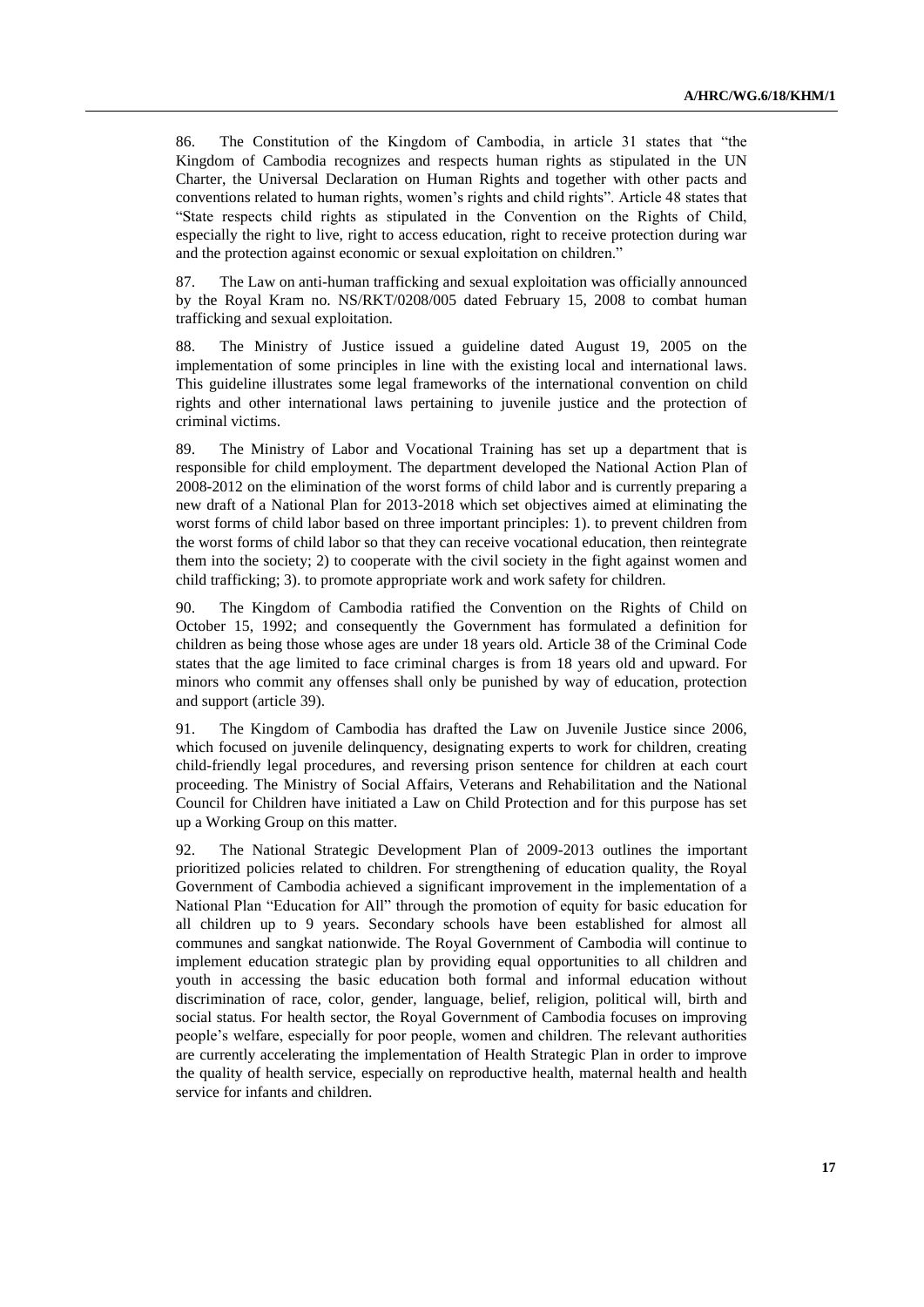### **H. Some progress on the way**

93. In spite of the financial crisis in 2009, the Cambodia's economy has bound back with the growth rate of 6% in 2010 and 6.1% in 2011. According to the forecast of the Government and other sources, the growth rates are estimated to persist at 6.2% and 7% in 2012 and 2013 respectively. With this trend, Cambodia is on the right track to achieve some of the Millennium Development Goals (MDG) targets by 2015. Cambodia has experienced rapid improvement in social indicators after a decade of heavy investment in social and economic infrastructures. Out of the 8 Millennium Development Goals (MDG) targets, Cambodia already achieved 5 before the 2015 deadline, in the area of promoting gender equality and empowering women, reducing child mortality, improving maternal health, combating HIV/AIDS, malaria and other diseases and developing a global partnership for development. Cambodia is making progress to achieving universal 9 year basic education and poverty reduction as scheduled.

# **III. Challenges**

94. Uncertainties around the world's economy and finance are still threatening the economic growth since the Cambodia's economy relies on external markets and Cambodia's economic fundamental is still limited. Furthermore, although Cambodia has achieved high economic growth and reduced poverty over the past years, poverty rate in rural areas is still high. The results of reducing wealth gap between the rich and the poor and between urban and rural which have reached so far are still limited.

95. The provision of public service and justice service is still not fully attracting the public confidence. The legal framework does not fully cover all aspects; and the knowledge and capacity of law enforcement are still not reaching the level that royal government aimed at.

96. Inconsistencies in updating the land information database are still not improved, while unregistered plots of land including state land, encroachments on state land remain as one of the challenges; resolution on land disputes still take long time to address; materials and human resources to support land titling program are still limited. Institutional facilitation on resolving land disputes, materials and human resources for measuring land along with the needs of mine clearance are still prioritized issues in the on-going agenda of the Government.

97. Developing human resources with good quality and capacity in response to the need of social and economic development that is a key to sustain economic growth and ensure competitiveness of Cambodia for the time being and in the long term continue to be further improved and prioritized in the next mandate of the Government.

98. Improving education quality is still not responding to the need of labor market; and developing vocational skills for youth in order to increase their job opportunities and exploring the full potential of Cambodians as well as building future human resources are still a matter of concern for the Government. Specifically, promoting work safety for workers and the poor is still not fully available.

99. Expanding the health service, improving the quality and ensuring a suitable fee of health service are still a key issue of concerns which the government shall further address in order for it to strengthen and improve social safety networks, among others.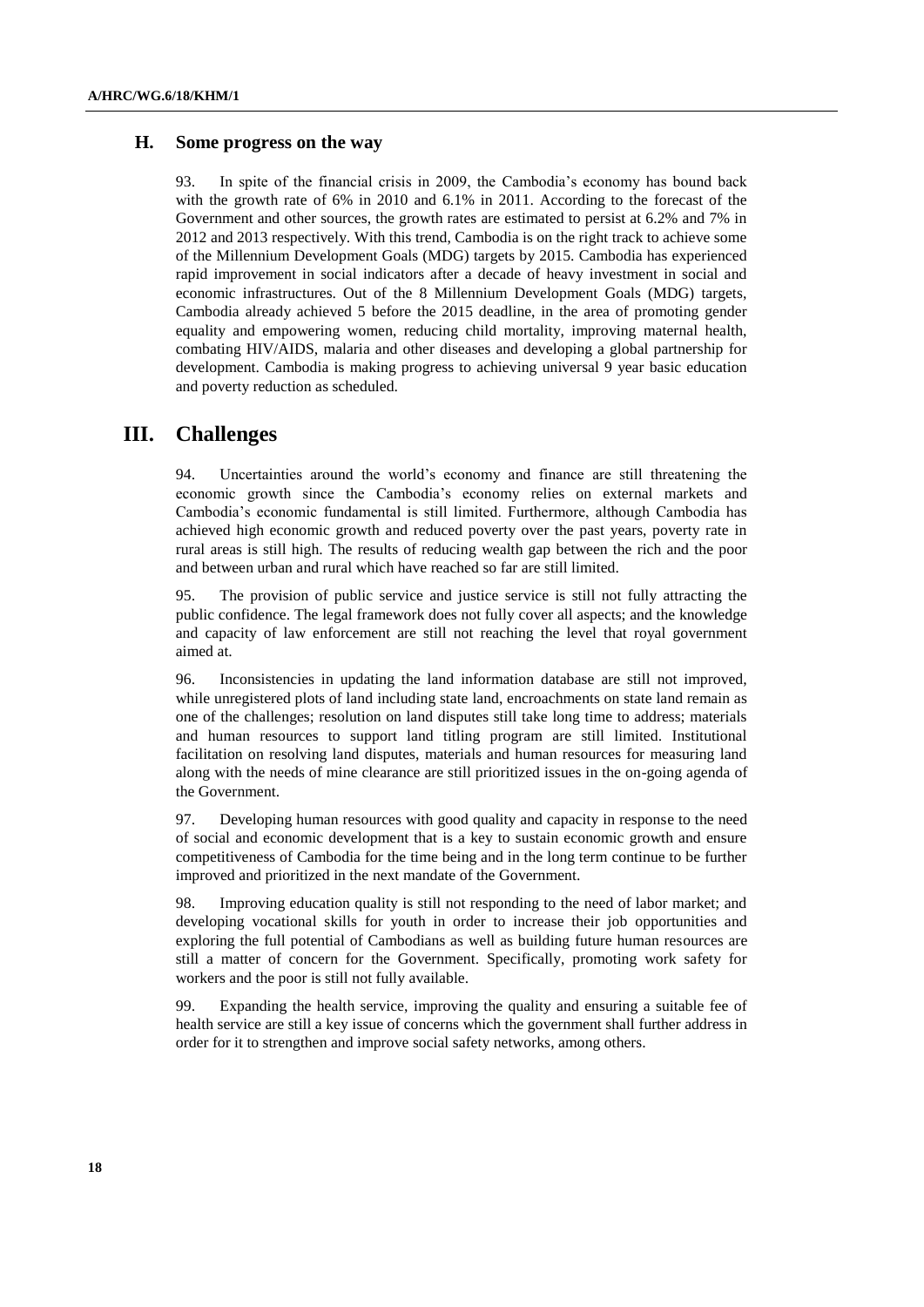# **IV. Strategies ahead**

100. The Royal Government of Cambodia introduced the rectangular strategy of stage 3 during its fifth mandate in order to reform each sector deeply, actively, fruitfully and equitably. Based on the above national strategy, the Royal Government of Cambodia is currently continuing to strengthen the rules of law, and promoting and protecting human rights. It is also strengthening and expanding the previous achievements attained through peace, political stability, security and social orders, and improvement of the people's living standards and welfare.

101. The Government will implement realistic measures to further promote rules of law, to consolidate the pluralistic democratic system and process and to respect freedom of expression and human dignity that will in turn strengthen political and security environment, leading towards long-term sustainable development.

102. The Royal Government is committed to effectively implementing the policies of immigration along with the policy against all kinds of discrimination and at the same time safeguarding the country's sovereignty, national interests, reputations, dignity and harmony in the society.

103. The Royal Government continues to deeply reform the legal system and Courts by designing an improved and effective legal framework with sustainability and more confidence. It will also strengthen capacity building, independence, and impartiality of the Courts which are essential for strengthening rules of laws, separation of powers, respect for individual rights and justice.

104. The Royal Government will introduce a systematic procedure on anti-corruption by strengthening the law enforcement through education, accountability and institutional capacity building with the support and participation from the public and the private sectors. The Royal Government continues to implement an effective anti-corruption in both through institutions and by mean of other legal instruments to raise awareness of this law to the public, especially at the ministerial levels and in other state institutions in order to prevent and promote transparency among public officials.

105. The Royal Government will continue to find justice for Cambodians through its support for the existing Extraordinary Chambers in the Courts of Cambodia in order to trial key Khmer Rouge leaders, most responsible for crimes committed during the period of Democratic Kampuchea.

106. The Royal Government will actively and deeply reform land management by focusing on the management, organization, utilization and distribution of land in order to achieve national goals for poverty reduction, food security and the protection of environment and natural resources, keeping in line with the process of socio-economic development and in accordance with the free market principles. It is committed to solving land disputes more effectively and fairly based on the existing laws and regulations by using both mechanisms inside and outside the Court system. For the long-term goal, the Royal Government will speed up granting the allocated social concession land to the landless people by using land withheld from inactive companies, the remaining State's land under Directive no. 01 and the remaining land after mine clearance. The Royal Government continues to postpone the economic land concession program or permanent rental of land in order to strengthen the management of such lands in accordance with laws and contracts.

107. The Royal Government continues to promote the principle "Education for All" by increasing opportunities of receiving equitable education services to all Cambodian children and youth at both formal and informal education system.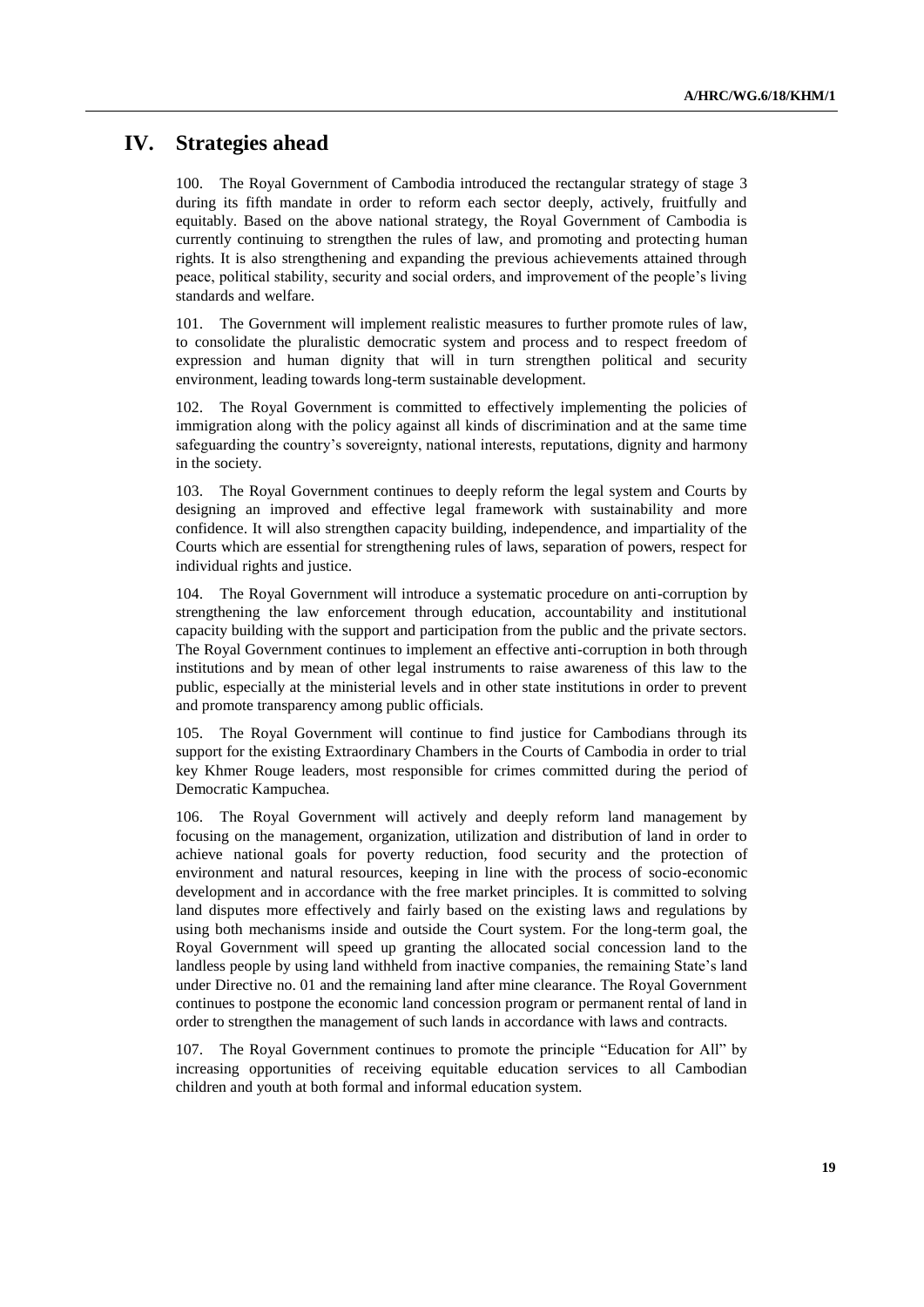108. The Royal Government continues to implement social affairs policies and to improve livelihood of people by upgrading the quality of life. It continues to develop social economy in order to create jobs, employment and income for the people, and to increase wage for civil servants, workers and armed personnel in keeping with the pace of economic growth and the availability of the national budget. The Royal Government continues to strengthen social safety system for the support of vulnerable groups, promotes the roles and status of women in the society and of veterans and former good civil servants, protects and promotes the rights of children and persons with disabilities, as well as creates social welfare for the retirees.

109. The Royal Government continues to solve and promote people's welfare by introducing specific policies to support the development of health sector.

110. The Royal Government also continues to implement gender equality policy by mainstreaming gender in all sectors and programs, increasing the efficiency of social service and justice for victims who suffered from gender violence, providing opportunities for female students to pursue their education until undergraduate and postgraduate along with the provision of quality and effective health and food, and balancing women's capacity in public and private functions so that they can contribute to the promotion of good governance at all levels.

111. The Royal Government preserves and upholds the national cultures and continues to organize cultural activities in all fields at each level as well as encourages the production of new films and raises awareness on the variety of products for Khmer culture.

112. The Royal Government respects the rights to freedom of all religious beliefs and promotes Buddhism as the State's religion. At the same time, it maintains political stability and social orders by preventing all forms of discrimination and social classification arising from different beliefs and religions.

113. The Kingdom of Cambodia believes that all friendly countries, development partners and other stakeholders around the world will help provide good experiences and technical expertise to the Kingdom of Cambodia in order for it to further enhance the capacity for all Cambodian citizens to better improve human rights and thereby to join the global efforts at advancing the common cause for peace, human rights, democracy and social progress.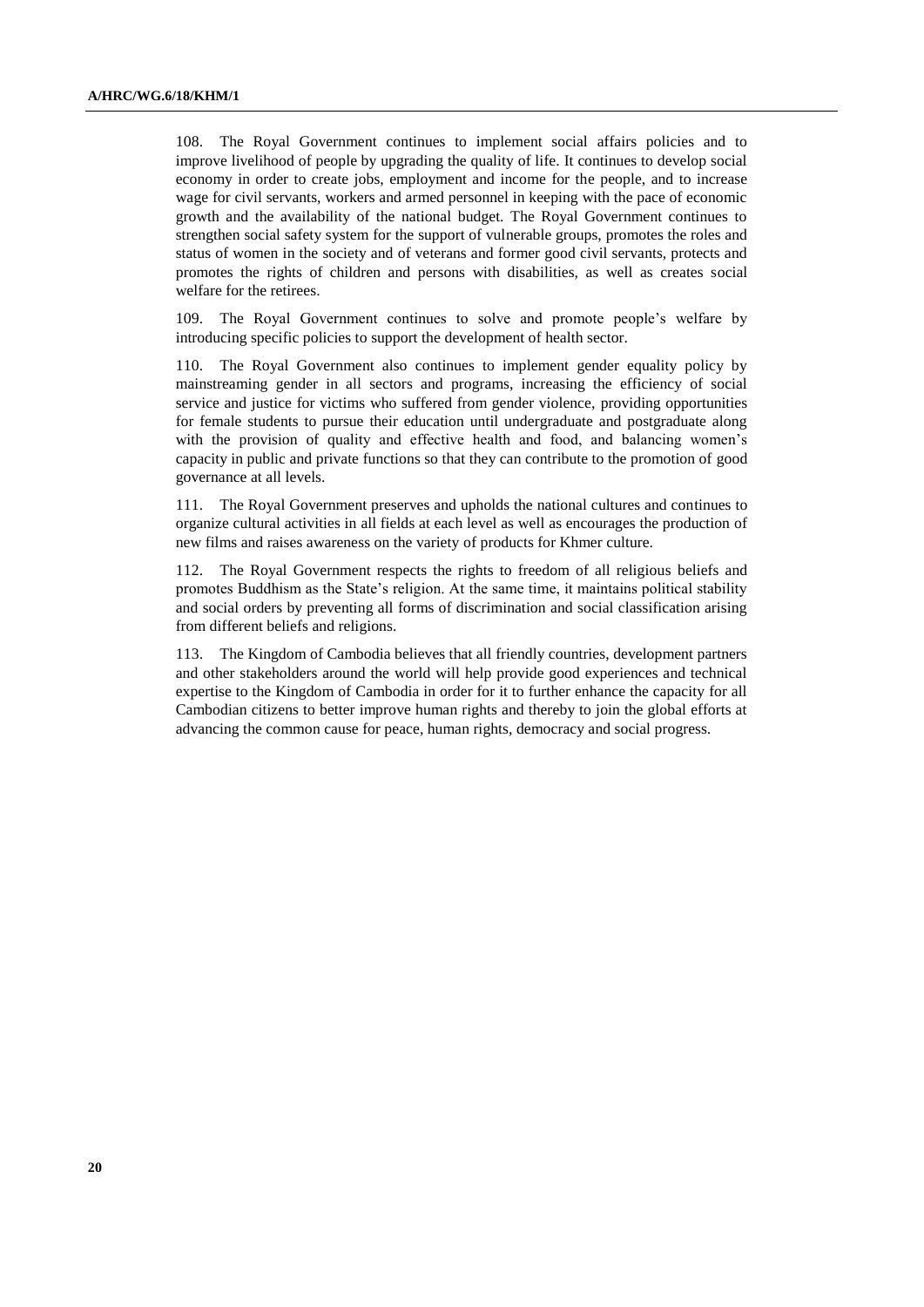# **Annex**

- Constitution of the Kingdom of Cambodia (1993)
- International Covenant on Economic Social and Cultural Rights (1992)
- International Covenant on Civil and Political Rights (1992)
- International Convention on the Elimination of all Forms of Racial Discrimination (1991)
- International Convention against Torture (1992)
- International Convention on the Rights of the Child (1992)
- International Convention on Anti-Corruption (2003)
- International Convention on the Rights of Persons with Disabilities (2006)
- Optional Protocols to the Convention on the Rights of the Child on the Involvement in the Sale of Children and Child Prostitution (2002)
- Optional Protocols to the Convention on the Rights of Persons with Disabilities (2006)
- Optional Protocols to the Convention Against Torture (2007)
- Optional Protocols to the Convention on the Elimination of all Forms of Discrimination against Women (2010)
- Paris Peace Accords in 1993
- Law on Marriage and Family (1989)
- Interim Criminal Law (1992)
- Law on Common Statute of Civil Servants of the Kingdom of Cambodia (1994)
- Law on Organization and Functioning of the Council of Ministers (1994)
- Law on Regime of the Press (1995)
- aw on Nationality (1996)
- Labor Law (1997)
- Law on Political Parties (1997)
- Land Law (2001)
- Law on Commune-Sangkat Election (2002)
- Law on Social Security for those who are under the Provisions of the Labor Law (2002)
- Law on Statute of Parliamentarians (2006)
- Law on Education (2007)
- Law on Human Trafficking and Sexual Exploitation (2008)
- Law on Anti-Corruption (2010)
- Law on Eminent Domain (2010)
- Code of Civil Procedures (2006)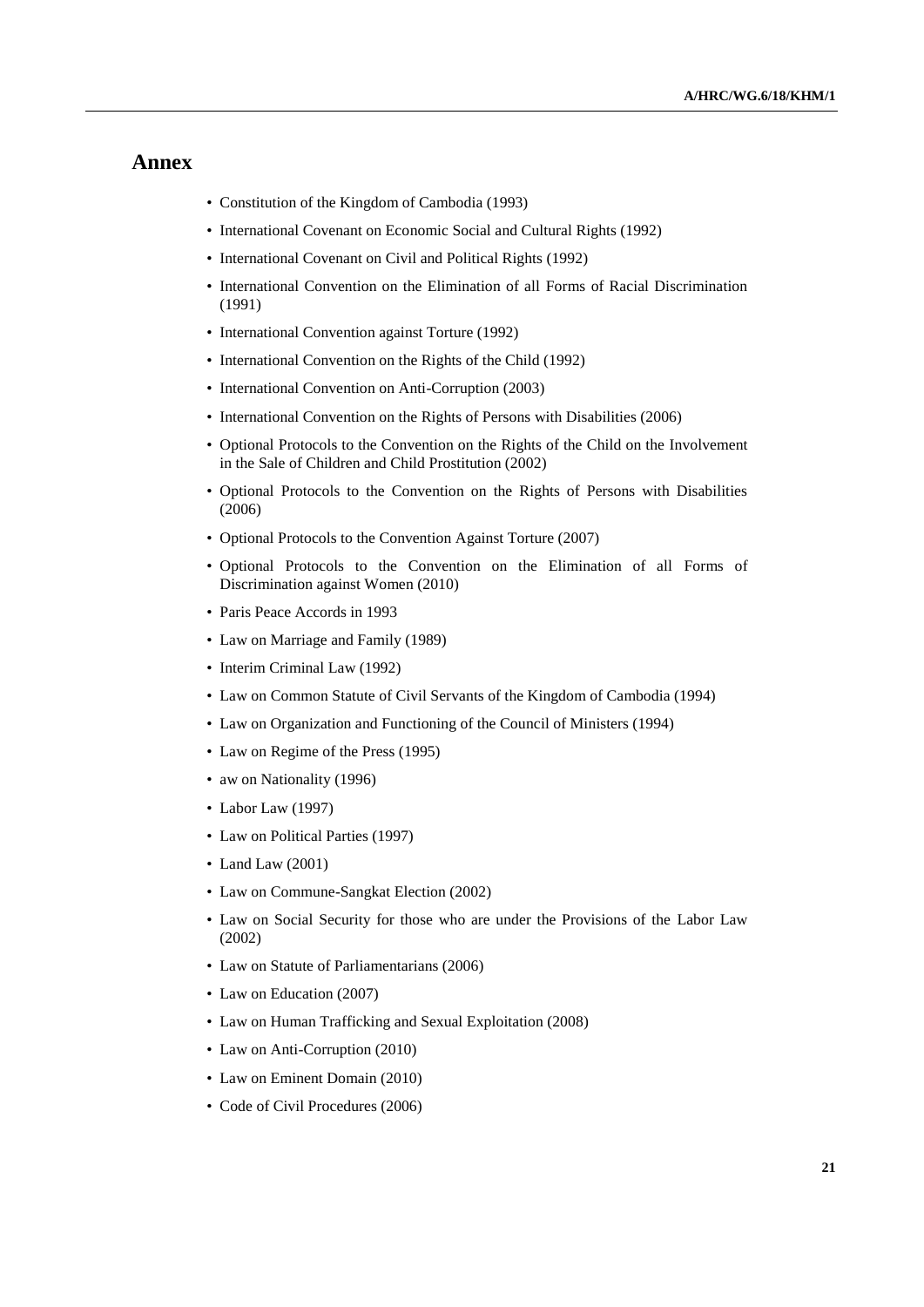- Code of Criminal Procedures (2007)
- Civil Code (2007)
- Criminal Code (2009)
- Rectangular Strategy Phase 3 of the Royal Government for the fifth mandate of the National Assembly
- Policy of the Royal Government of Cambodia for the fifth legislature of the National Assembly
- Royal Decree NS/RD/0100/008, on the Establishment of Cambodian Human Rights Committee
- Royal Decree NS/RD/0209 on the Amendment to Article 2 and 5 of Royal Decree NS/RD/0100/008, on the Establishment of Cambodian Human Rights Committee (2002), dated February 13, 2009
- Sub-decree 36/S/E, on the Formality to Implement the Authorization for Nonimmigrant Foreigners to Access and Stay in the Kingdom of Cambodia (1999)
- Sub-decree No. 118 on the Management of State Land (2007)
- Sub-decree No. S.E on National Social Security Fund (2007)
- Sub-decree No. 119 S.E on the Policy for Stay in the State Centers (2006)
- Sub-decree No. 112 S.E on the Establishment of National Mechanism to Prevent the Torture (2009)
- Sub-decree No. 162 S.E on the Establishment of National Commission to Lead the Suppression of Human Trafficking, Smuggling and Exploitation (2009)
- Sub-decree No. 103 S.E on Vital Statistics (2000)
- Prakas No. 217 P on the Management of Prison (1998)
- Circular No. 02 on Illegal Occupancy of the State Land (2007)
- Circular No. 02 on the Settlement of Temporary Building on the State Land (2010)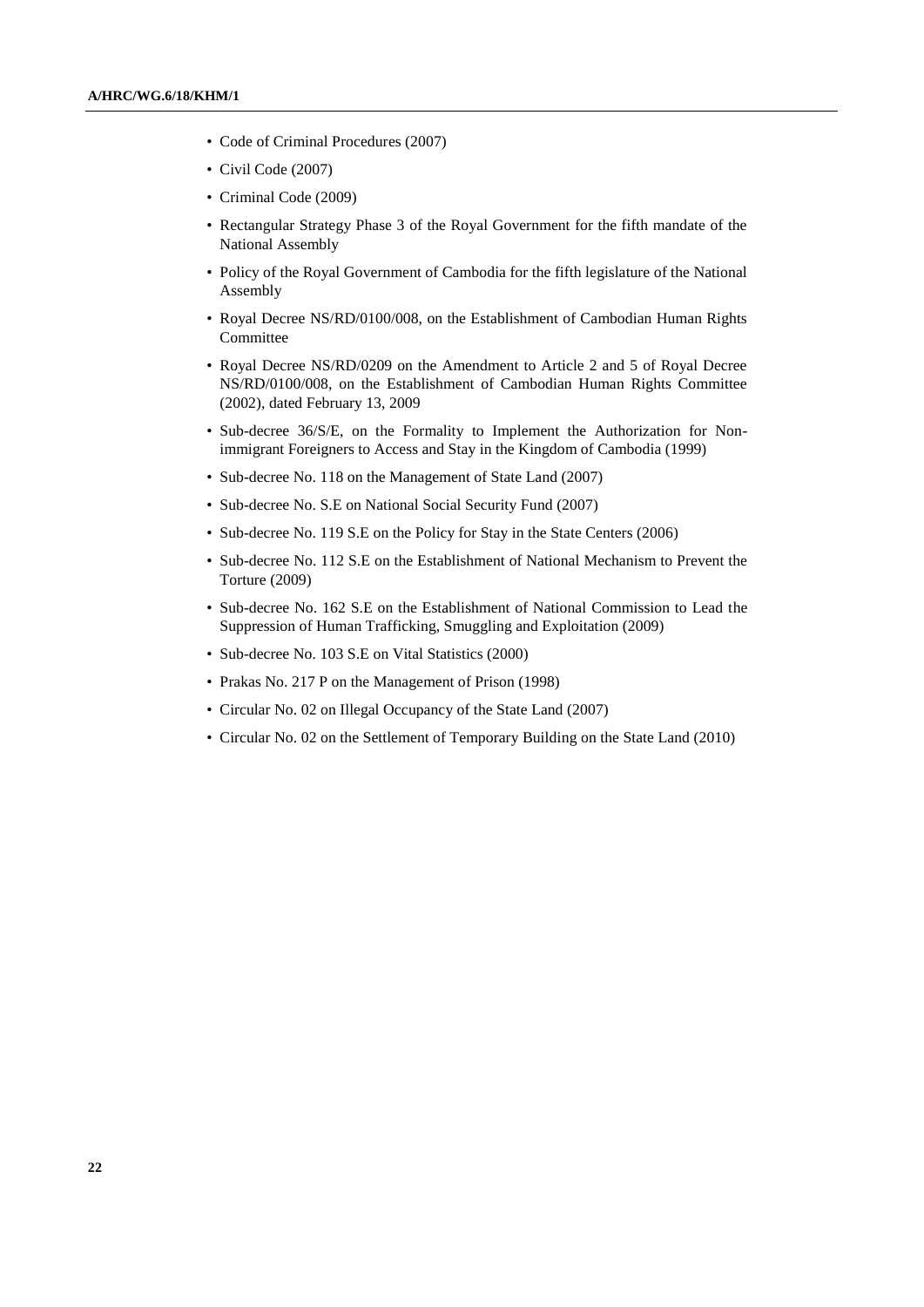#### *Notes*

- $1$  The Royal Government continues to strengthen cooperation for the development of Cambodia Forum" in particular under the Private Sector Forum" mechanisms, taking into consideration of the possibility to transform these forums into "Cambodian Development Forum" which is a mechanism for the Royal Government and all development partners (including partners, private sector and NGOs as well as various stakeholders, both public and private sectors), to take part in the discussion on all relevant issues related to economic, social and cultural development and enhanced capacity of institutions and effectiveness of work that contribute to the human resources development on of relevant fields of human rights. The RGC has stepped in new stage regarding with centralization and decentralization that encouraging the active involvement of local people and creating an opportunity for sub-national development, which is responding to the need of the local people, and this also allow the local people to have a chance to select their representatives in their Commune/Sangkat Council.
- <sup>2</sup> The campaign ended on 20 June 2013 when it was close to the election, and it will resume after the election until the plan is achieved – to measure and provide land title on the total land area of almost 2 million hectares for nearly 500,000 households. For land registration within the general framework to date, systematic land registration has achieved the distribution of approximately 2.2 million titles and 600,000 titles of non-systematic registration.
- <sup>3</sup> During the third legislature of the National Assembly, the RCG has achieved the following legislation process: 140 laws (including 3 major codes: namely the Code of Criminal Procedure, Code of Civil Procedure and Civil Code) have been adopted.
- 4 It has instructed for the penalty to be implemented in accordance with the Press Law as provided for in Article 306 which states that "the defamation committed by means of media is subject to the provisions of the Press Law." Article 308 states that "the insult committed by means of media is subjected to the provisions of the Press Law." Article 497 states that "the offense stated in this section committed by means of media shall fall under the provision of the Press Law." National security and political stability, insult affecting the rights of others are prohibited by the Constitution and the Press Law.
- <sup>5</sup> Amongst TV stations and 58 sub-stations, only 8 stations produce broadcast programs by the civil servants of the Ministry of Information. The rest of the stations are private and their broadcast programs are entirely managed and produced by their respective private companies, (more than 100 private cable TV stations that could capture more than 100 channels from foreign broadcast).
- <sup>6</sup> The Royal Government of Cambodia has given high attention to the process of continued strengthening of cooperation between the Government and civil society based on the principle of rule of law and democracy, by ensuring rights and freedom and human dignity, social order and respect of the law. Civil society continues to play an important role as an effective partner of the Royal Government in the nation building process over the years ahead.
- Likewise the Constitutional Council has reviewed it and declared consistency of the Law in conformity with the Constitution through the Decision No. 110/003/2010 KBT.C dated 01 April 2010. The Law was promulgated by the Royal Kram No. NS/RKM/0410/004 dated 17 April 2010.
- <sup>8</sup> Article 32 of the Law extracted 40 articles from the Criminal Code which was promulgated by the Royal Kram NS/RKM/1190/022 dated 30 November 2009.
- <sup>9</sup> The Corruption offenses shall be punished according to the level of each offense, which ranges from 7 day to 15 years of imprisonment and may be subject to monetary fine from 100.000 Riels to 500 million Riels. Corruption did not relate offense, though committed by persons of any rank, does not take into consideration of the sum, nor does it hold any exemption.
- <sup>10</sup> Should they fail to fulfill their obligation to declare their asset and liability, they are subject to penalty according Article 38 of the Anti-Corruption Law with the imprisonment ranging between 1 month to one year and monetary fine between 100.000 Riels to 2 million Riels.
- <sup>11</sup> During the rare Press Conference at the Peace Palace Building in the morning of 22 July on the Border Issue of Cambodia and Thailand, Samdech Hun Sen raised the term "interference"; and asked who the real interferer was. He continued that those who spoke about the "interference" were actually the interferers (in the ECCC).
- <sup>12</sup> In fact the Ministry of Interior and the Ministry of Foreign Affairs and International Cooperation have initially drafted the Law on Associations and Non-Governmental Organizations and put this drafted law in broad consultative forums attended by the representatives of foreign embassies, ministries and